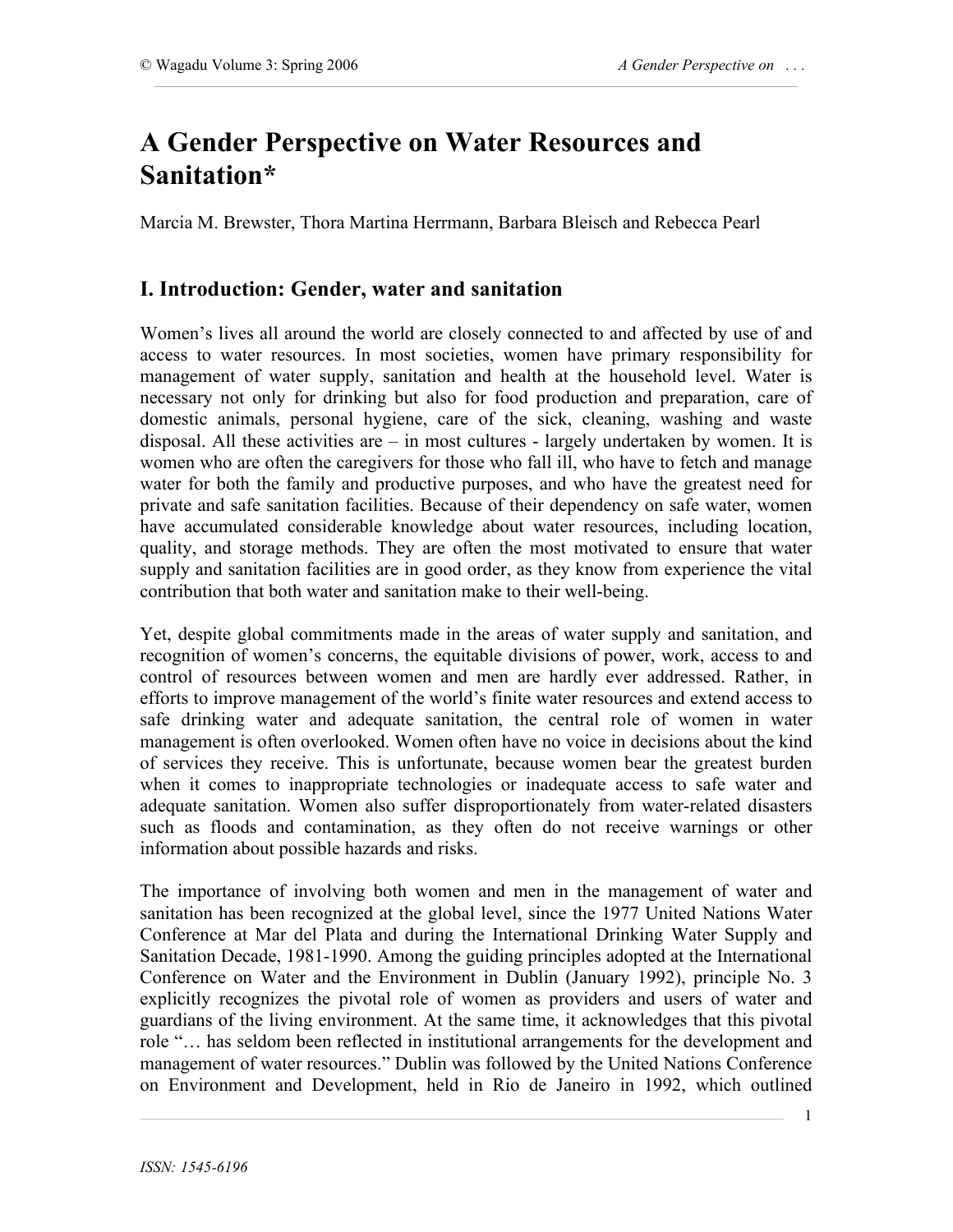approaches to the management and use of water resources (Chapter 18 of Agenda 21) and referred to the participation, capacity building, education and mobilization of women as decision makers and managers of water resources and sanitation. In the Johannesburg Plan of Implementation of the 2002 World Summit on Sustainable Development (WSSD), para 25(a), governments agreed to: "… support capacity-building for water and sanitation infrastructure and services development, ensuring that such infrastructure and services meet the needs of the poor and are gender-sensitive." In December 2003 at the end of the International Year of Freshwater, the General Assembly proclaimed, building on all these commitments, in its resolution 58/217 the time span from 2005 to 2015 as the International Decade for Action, 'Water for Life', and called on all levels to focus on the implementation of water-related programmes and projects, "whilst striving to ensure women's participation and involvement in water-related development efforts …". The Millennium Development Goals, which have the same timeframe as the 'Water for Life' Decade, include 2015 targets on gender equality and empowerment of women, as well as on safe water and sanitation.

In order to be truly effective and sustainable, it is, first, crucial to mainstream gender perspectives into water resource management and sanitation policies to ensure that the specific needs and concerns of women and men from all social groups are taken into account. Second, it is vitally important to determine what people (consumers of water and sanitation) want, what they can and will contribute and how they will participate in making decisions on the types and levels of service, location of facilities and operation and maintenance. For reaching this second goal, it is indispensable to analyse a given target group from a gender perspective.

Drawing on case studies from Latin America, Africa, the Middle East, Europe and Asia, the objectives of this article are to analyse the central role women play in providing, managing and safeguarding water resources and sanitation as well as their specific needs and vulnerabilities. The authors examine the issues of particular concern to men and women, and provide recommendations for strategies to mainstream gender in water resources management and sanitation.

# **II. Issues of particular concern to women and men**

## **A. Equitable access to water supply**

Access to safe drinking water is a basic human right and essential for achieving gender equality, sustainable development and poverty alleviation. In spite of its paramount importance to human well-being, water is not mentioned in the Universal Declaration of Human Rights, adopted in 1948. Article 25.1 states: "Everyone has the right to a standard of living adequate for the health and well-being of himself and of his family, including food, clothing, housing and medical care and necessary social services", but water is not mentioned explicitly. Since lack of access to freshwater is one of the most serious threats for mankind in the 21st century, the United Nations Committee on Economic, Social and Cultural Rights adopted in 2002 the General Comment No. 15, which states: "The human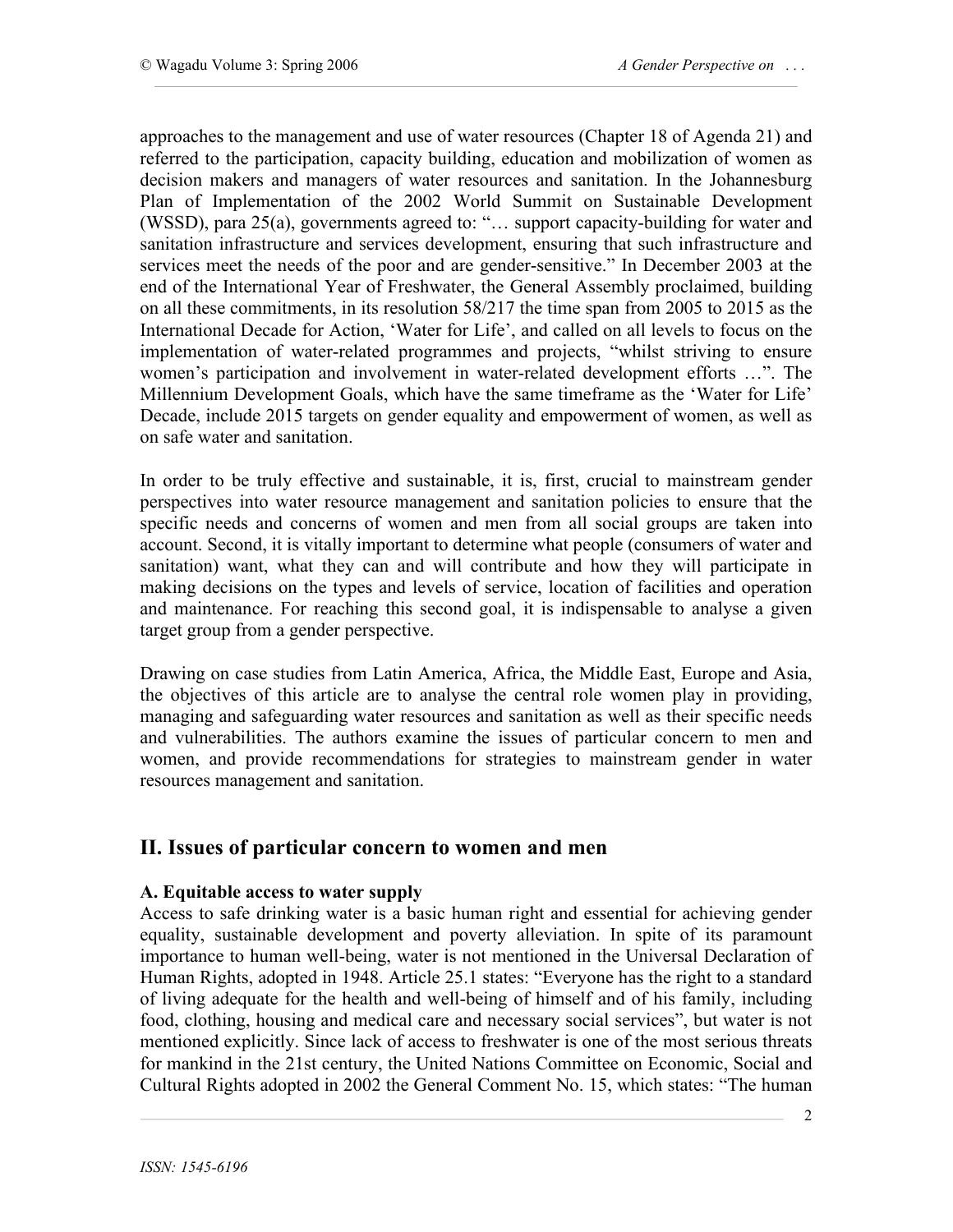right to water entitles everyone to sufficient, safe, acceptable, physically accessible and affordable water for personal and domestic uses."

Yet, at the end of 2002 still some 1.1 billion people, or 18% of the world's population, lacked access to safe drinking water, while 2.6 billion or 40% of the world's population lacked access to improved sanitation services. At the Millennium Summit in 2000, Heads of State pledged to halve the proportion of people who are unable to reach or to afford safe drinking water by the year 2015. This "Millennium Development Goal" (MDG) was reinforced by a similar goal for sanitation contained in para 8 of the Johannesburg Plan of Implementation (JPOI) agreed to at WSSD in 2002. The additional investment required to meet the Millennium Development Goals for safe drinking water and basic sanitation is estimated at approximately \$30 billion a year, twice the amount of what is currently spent in those countries that have large numbers of people without access (Devarajan, Miller & Swanson, 2002).

Even though the water and sanitation goals seem ambitious to some, they are very modest. First, they only consider to halve the population without these basic amenities, and second, the definitions of access include the most basic facilities -- certainly not a tap and a latrine in every house. The WHO definition of access to water varies according to location, but averages 20 litres per person per day within one kilometre walking distance from the household. Today, African women may walk over six kilometres per day in search of water, spending as much as eight hours collecting water (UNFPA, 2002). The carrying of water over long distances is, moreover, a health hazard, especially during development and pregnancy periods. During daily water collection, women face the risk of drowning (from floods) and of injuries from attacks. In most countries, it is often girls who are given the task of collecting water, carrying 15 to 20 litres of water from the water point back home. Insufficient access to water and sanitation can, thus, be the reason why girls are kept out of school. In many developing countries, girls are furthermore often not permitted to attend schools that do not have latrines, because their privacy and modesty might be violated (World Bank, 2004).

Access to freshwater and sanitation, therefore, not only improves the health of a family, but it also often enables girls to go to school. Having water points nearer the homestead frees up time from fetching water and allows women to use their time more productively – for professional training, childcare, growing food and income generation.

#### *Examples*

In *Morocco*, the Rural Water Supply and Sanitation Project of the World Bank aimed at reducing the burden of girls "who were traditionally involved in fetching water" in order to improve their school attendance. In the six provinces where the project is based, it was found that girls' school attendance increased by 20% in four years, attributed in part to the fact that girls spent less time fetching water. It was also found that convenient access to safe water reduced the time spent fetching water by women and young girls by 50 to 90% (World Bank, 2003).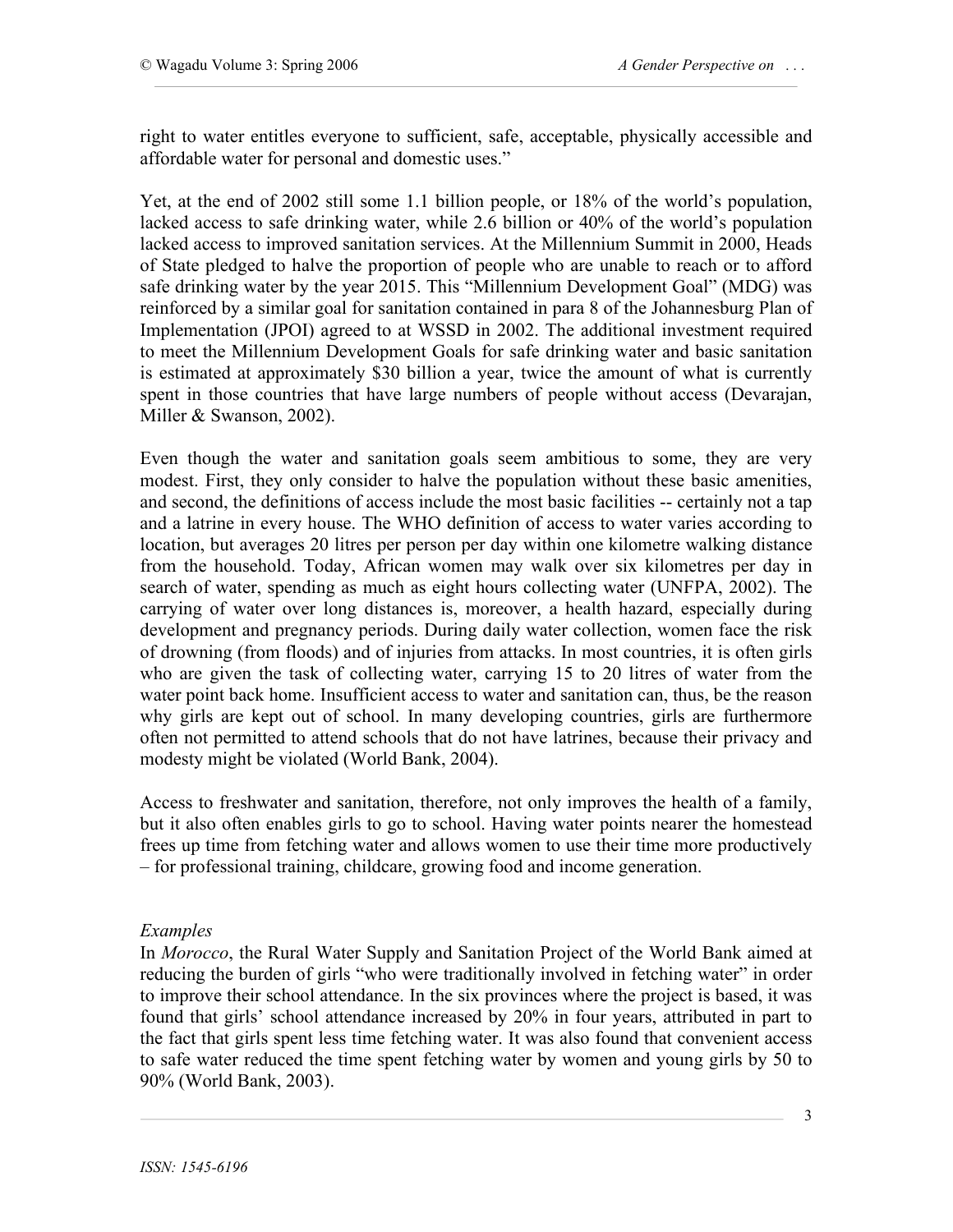In the Est-Mono region of *Togo*, where only 10% of the population have access to potable water, a project aimed at improving access to water and sanitation facilities in schools did not adequately take a gender perspective into account. Thus, the toilets did not meet everyone's needs and fell into disuse. Given these problems, a new project design encouraged the participation of all villagers, boy and girl students, men and women teachers and administrators. Following the diagnosis of the problem in schools, an action plan for hygiene promotion was approved by the schools and the villages. The project provided water and sanitation facilities, as well as educational resources, to each village school. Addressing gender imbalances among students and ensuring the participation of the entire community has led to impacts far beyond the immediate results. Girls have taken a leadership role and increased their self-esteem. Gender-balanced School Health Committees are responsible for the equipment and oversee hygiene (Alouka, forthcoming).

Leaving women out of the project design may result in inadvertently increasing the women's burden. For example, in eastern *Nepal* the tap-stands and tube-wells of the improved water services in Hiel Village were "…located along the roadside where women cannot bathe freely and wash their clothes comfortably for fear of being seen by men." In order to avoid this, women in Hiel village carry water all the way to their homes several times each day, spending significant amounts of time and energy to do this. In three villages women reported waiting until dark to undertake these activities. All these women complained that the surveyors had not involved them in designing the tapstands or wells (Regmi & Fawcett, 1999).

#### **B. Equitable access to land rights and water for productive use**

Equitable access to water for productive use can empower women and address the root causes of poverty and gender inequality. Lack of access (ownership) to land may be the underlying cause of women's limited access to water and a key reason for the greater poverty of female-headed households, as has been shown in research studies carried out by the World Bank (Blackden & Bhanu, 1999). Women hold title to less than 2% of the world's private land (Deda & Rubian, 2004), and in many countries (e.g., most of Latin America), land ownership is a precondition for access to water. Land reforms that allocated legal land tenure to the heads of households or permanent agricultural workers (who are generally male) resulted in women losing any legal claim to water (Gender and Water Alliance, 2003). Moreover, even where women do have a legal right to land, customs often prevent them from taking *de facto* control of land and natural resources, for instance, in Zimbabwe, Burkina Faso and Cameroon (Sass, 2002).

In poor regions, however, food security is often dependent on women's subsistence production to feed the population. Evidence has shown that women are responsible for half of the world's food production (as opposed to cash crops) and rural women produce between 60 - 80% of the food in most developing countries (FAO, 1995). Women also have an important role in establishing sustainable use of resources in small-scale fishing communities, and their knowledge is valuable for managing and protecting watersheds.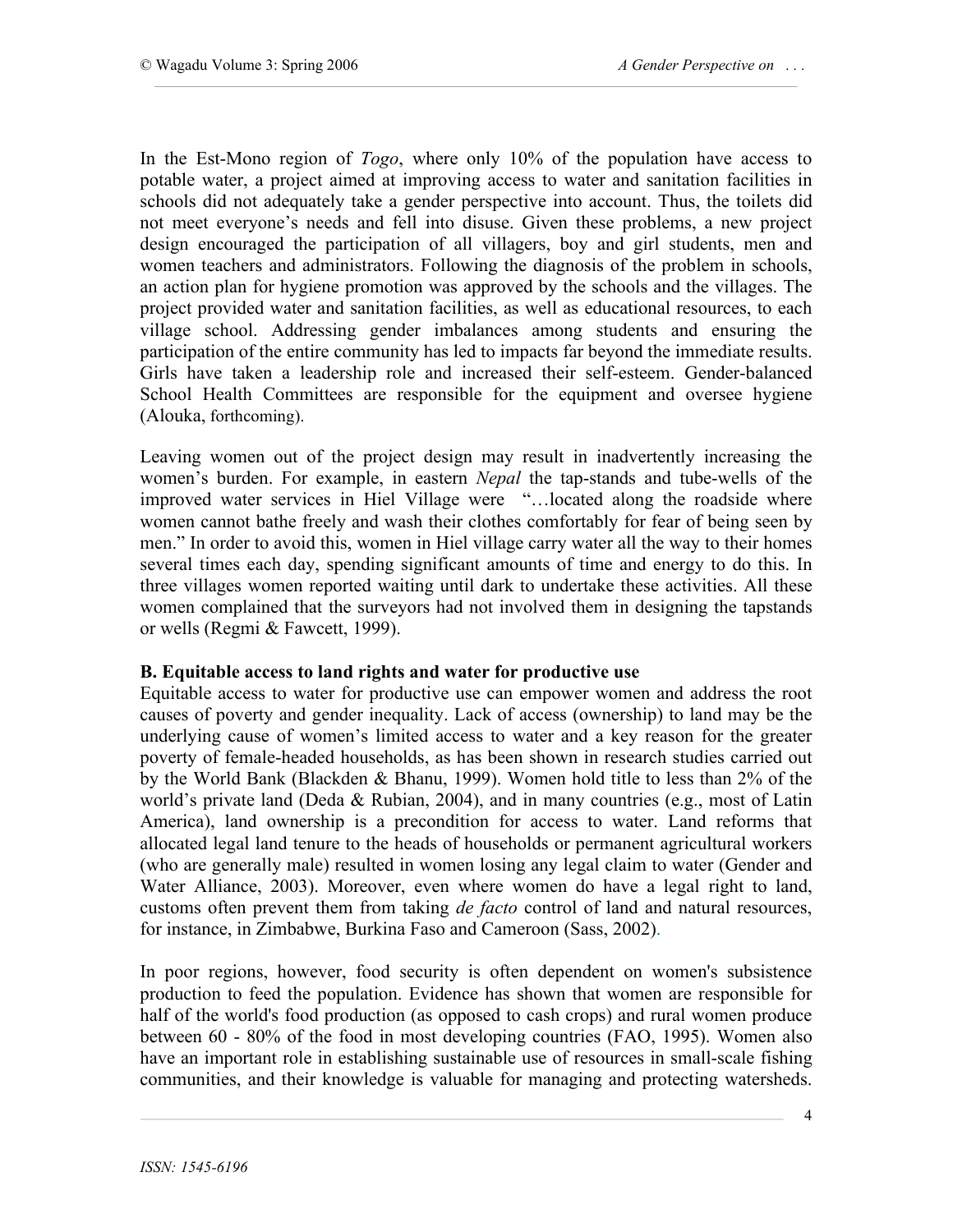The Food and Agriculture Organization of the United Nations (FAO) reports an increasing "feminization of agriculture" due to wars, pandemics and the exodus of men seeking paid work in urban areas (FAO, 2003). Similarly, the International Fund for Agricultural Development highlighted the rise in the number of women being heads of rural households in the developing world; these women are put in the position of farming the land and providing for their families alone, without legal rights to water and land (Gender and Water Alliance, 2003).

Women's role in agricultural production, however, is also undervalued. Women's access to water is generally seen in domestic terms, i.e., time spent on water collection or the availability of adequate water and sanitation services. This article argues that access might better be linked to productive activities, or the opportunity cost of time and energy spent in fetching water that detracts from the overall productivity and efficiency of women. The real problem faced by many female farmers, however, is that they have very little or no access to irrigation water for agricultural purposes and are entirely dependent on rainfall. Therefore, it is crucial to accord to women recognition as land holders and contributors to the development process. They need to have secure access to land and its water resources for productive use in agriculture and livestock rearing. Water is also needed for a range of small enterprises, including: home gardens in peri-urban areas (which are often overlooked in agricultural statistics); growing fruit trees; raising poultry; preparing food, etc. Responding to the needs of poor farmers requires a detailed understanding of men's and women's local knowledge systems, resource utilization and income generating opportunities.

#### *Examples*

The Self-Employed Women's Association in *India* (SEWA) focussed on gaining access to water for productive enterprises, which are often part of the so-called self-employed workers segment. Today more than 93% of all workers in India are considered selfemployed workers, more than half of whom are women (Makiko, 2004). SEWA has helped selected areas in India to develop plastic-lined ponds for water conservation, with technical support and training provided by the Foundation for Public Interest (FPI). Local women are now managing their own village ponds, including all book-keeping and accounts. In eight villages of Banaskantha district of Gujarat, women have formed their own water committees. Through these they undertake contour binding, building checkdams, repair of village ponds and other water conservation related construction (SEWA Website).

In *Nigeria*, the construction of a tourist resort on the Obudu plateau led to deforestation and exacerbated pre-existing pressures on water resources and the environment, such as overgrazing and unsustainable agricultural practices. The local Becheve women complained about wasted time in collecting water, poor quality and quantity of water and poor family health. Consequently, the Nigerian Conservation Foundation (NCF) started a Watershed Management Project on the Obudu plateau in 1999, and encouraged women to get involved in the project's decision-making process. Women leaders were elected on the management committee, a source of pride for women in the community, and became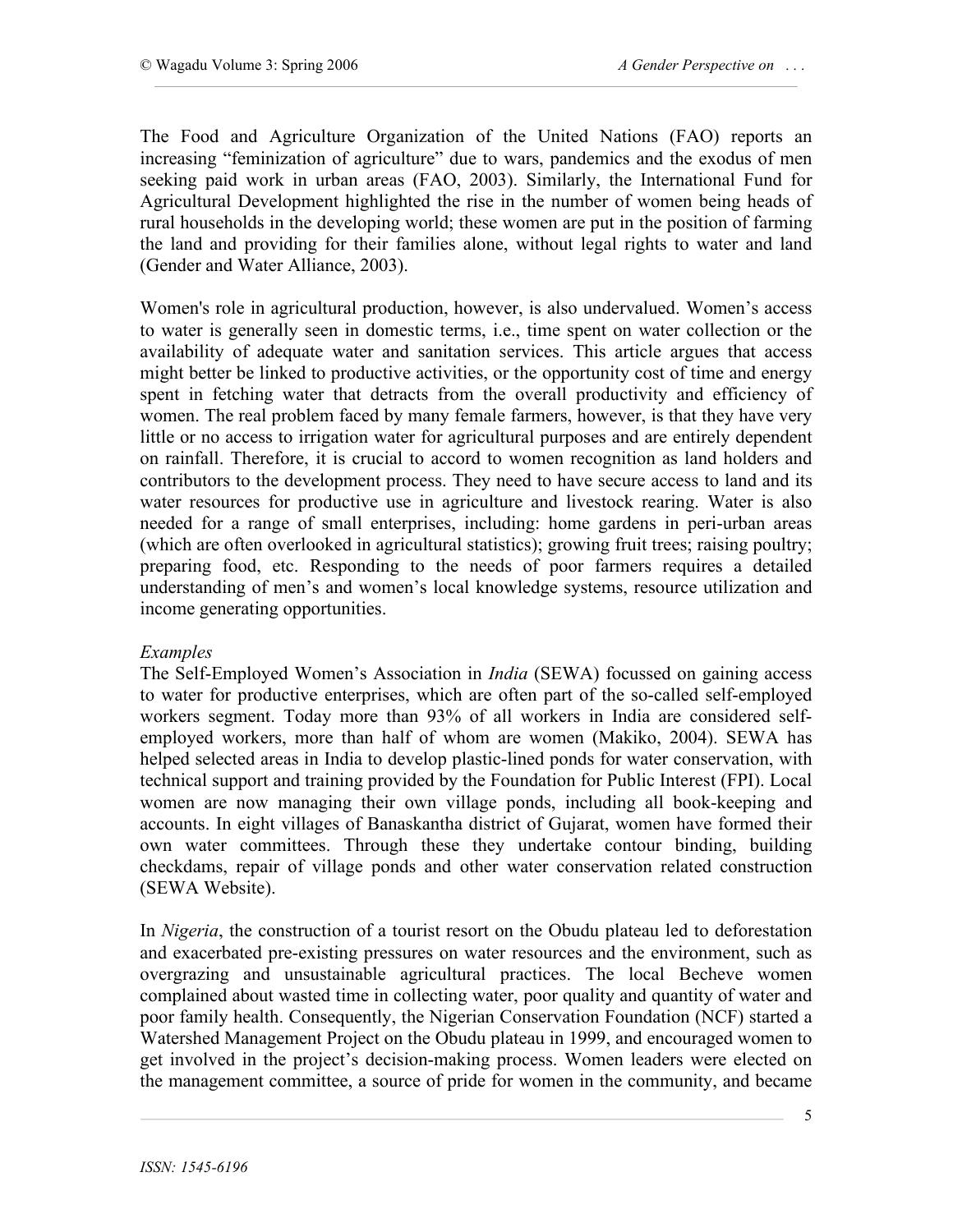involved in the construction and maintenance of a water reservoir. The time for collecting water was considerably reduced and allowed women to spend more time on income generating activities like farming and marketing. A conflict between the Becheve women and the Fulani men over access to water was resolved through negotiation, and the women were ensured timely access to water. Moreover the women's healthcare burden was reduced, with a 45% reduction in cases of diarrhoea in 2004 (Majekodunmi, forthcoming).

#### **C. Access to sanitation**

Lack of sanitation and poor hygiene cause water-borne diseases, such as diarrhoea, cholera, typhoid and several parasitic infections. Moreover, the incidence of these diseases and others linked to poor sanitation  $-$  e.g., round worm, whip worm, guinea worm, and schistosomiasis – is highest among the poor, especially school-aged children (WHO, 1997). These diseases have a strong negative impact on the children's state of health, their nutrition and their learning capacities, and contribute to significant absences from school (Nokes & Bundy, 1993; Miguel & Kremer, 2003). More than 2.2 million people in developing countries, most of them children, die each year from diseases related to lack of access to safe drinking water, inadequate sanitation and poor hygiene. The social and environmental health costs caused by ignoring the need to address sanitation are, thus, far too great.

A focus on gender differences is of particular importance with regard to sanitation facilities. As the examples below show, the availability of latrines in schools can, by providing privacy and dignity, enable girls to get an education, particularly after they reach puberty. Moreover, the design and the location of latrines close to home may reduce violence against women, which may occur when women have to relieve themselves in the open after nightfall. They may also suffer gastric disorders from waiting until dark to defecate in the open. Particular concerns include ensuring privacy and security, notably for girls and women (especially in common facilities), and designs that take account of specific needs, such as of small children or menstruating girls. It is important that the public institutions with the most extensive and sustained public outreach – schools and health centres – should become learning and demonstration centres for improved hygiene practices. Women play a crucial role in influencing the hygiene behaviours of young children, and men can – and should – also serve as role models in sustaining changes in habits. The success and effective use of water and sanitation facilities will depend on the involvement of both women and men in selecting the location and technology of such facilities, and taking responsibility for operation and maintenance.

## *Examples*

In eight slums in the Tiruchirapalli district of Tamil Nadu State, *India*, latrines constructed by the municipal corporation had all became unserviceable due to poor maintenance. The women reported that "the non-maintenance of the latrines caused faecal worms to generate and reproduce, and they could be found nearby the water taps, and even inside the walls of their houses." Poor sanitation and contaminated water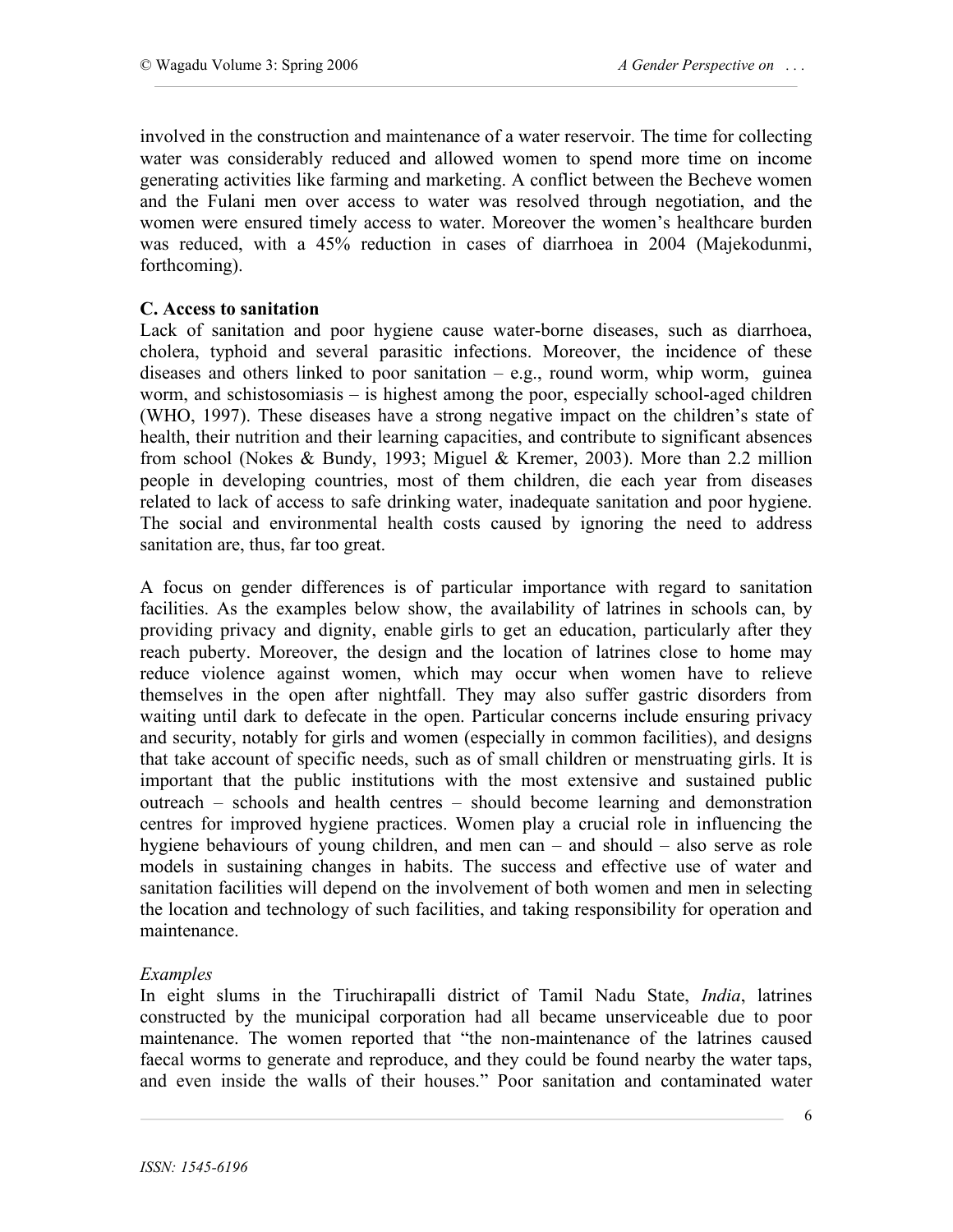affected all families with disease, increasing their medical expenses. Male community leaders did not take any steps to provide improved facilities. Requests to the government for better services were of no avail until the people joined forces with Gramalaya, an NGO working on water and sanitation projects. The project design called for the installation of drinking water facilities and individual toilets, as well as community mobilization with a focus on gender mainstreaming. WaterAid covered the equipment and installation costs, while Gramalaya covered the capacity building and community mobilization components. The government provided the land sites, electricity, water supply, and loans to community members. The community is not only benefiting from improved water and sanitation facilities, better health and increased resources for community development initiatives, but the women have also gained self-confidence. Women who were once treated poorly by officials are now given respect when they visit government offices (Berna, forthcoming).

The School Sanitation and Hygiene Education (SSHE) campaign, a joint project of UNICEF and the IRC International Water and Sanitation Centre, the Water Supply and Sanitation Collaborative Council (WSSCC) and others, aims to provide water and sanitary facilities in schools to improve health of all pupils and encourage girls to attend school. Research and surveys suggest that separate facilities need to be provided for girls and boys, if girls are not to be discouraged from attending school. The project began in February 2000 in *Burkina Faso*, *Colombia, Nepal, Nicaragua*, *Viet Nam* and *Zambia*. With an emphasis on local participation, SSHE provides low-cost teaching aids, inexpensive, community developed technology and life-skills hygiene education to primary schools (See http://www.unicef.org/wes/index\_schools.html).

In *Mozambique*, a similar project supported the construction of latrines for boys, girls and teachers, and hand-washing facilities for hygiene practice. Not only have these initiatives provided safer, healthier learning environments, they have also encouraged girls to complete their basic schooling. The improved hygienic conditions have given girls back their books and their dignity (UNICEF, 2003a). In *Bangladesh*, a school sanitation project with separate facilities for boys and girls helped boost girls' school attendance 11 % per year, on average, from 1992 to 1999 (UNICEF, 2003b).

## **D. Capacity building**

Building capacity means bringing together more resources, more people (both women and men) and more skills. Yet, when looking closely at capacity building in water supply and sanitation in developing countries, it becomes clear that most of the training is aimed at water resources and water supply specialists, with very few programmes aimed at expertise in social development, sanitation or hygiene education.

To ensure sustainability, capacity building has to continue beyond project implementation, with a gradual scaling down to those responsible for operation and maintenance of water supply and sanitation, who are primarily women. Consequently, targeting women for training and capacity building is critical to the sustainability of water and sanitation initiatives, particularly in technical and managerial roles, to ensure their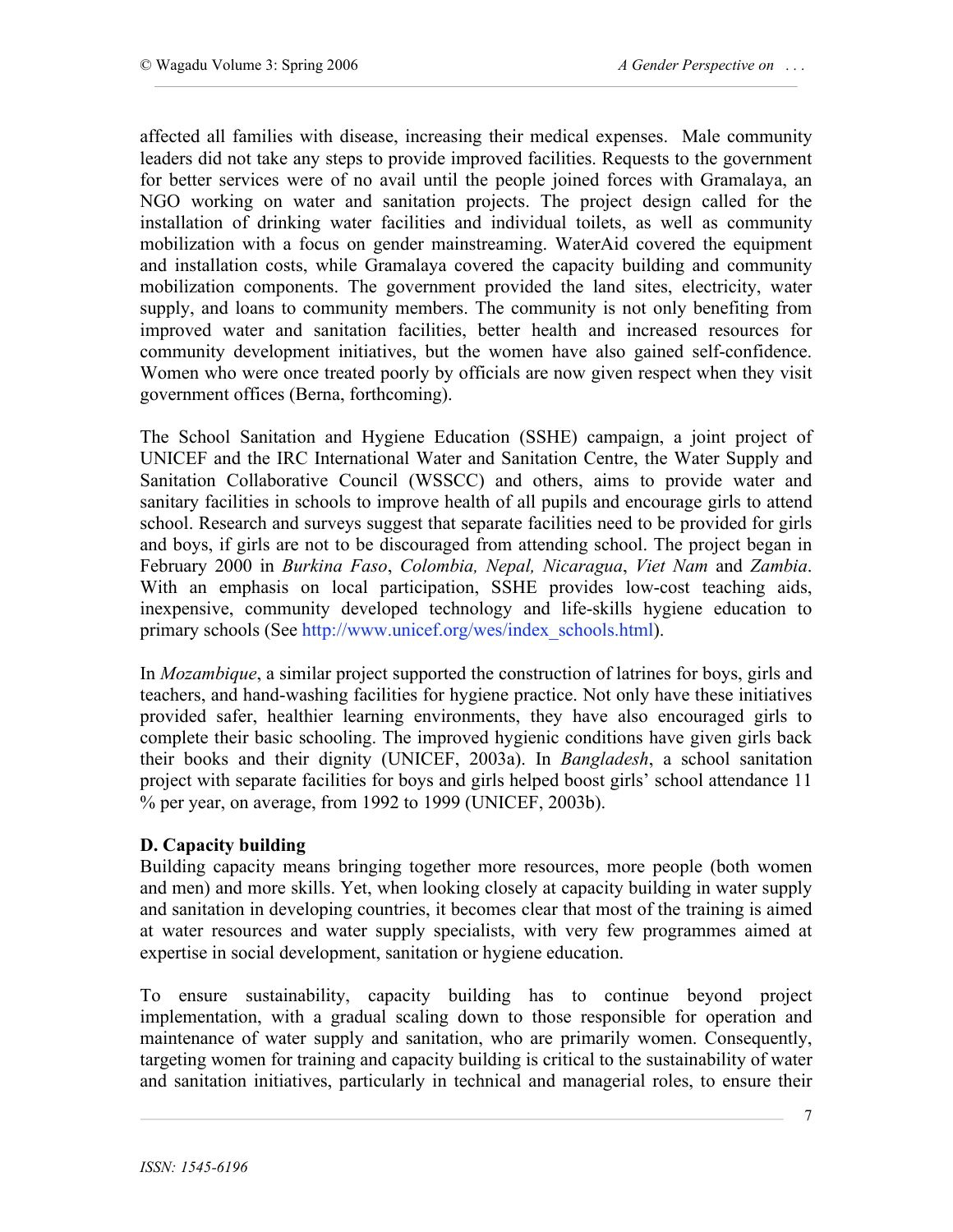presence in the decision-making process. Moreover, targeting women for training as the main role models and 'teachers' within the household is a cost-effective way of raising awareness and skills.

#### *Examples*

In *Uganda*, a school sanitation and hygiene programme was shared between the ministries of water and education, both of which were headed by women. Working together, the ministers are devising affirmative action programmes to encourage girls to get a better technical education and professional background.

Supporting training of female technicians and other staff facilitates the achievement of the targets for improving access to safe water and sanitation. For example, in the Mantsonyane district in *Lesotho*, the village water committee elects a 'Water Minder', who is given the tools for the maintenance of the water system and the latrines. A maintenance fund is collected from villagers and administered by the water committee. Up to 90% of the water minders are women. Villagers tend to elect women because they have wide experience with water and sanitation, are more often available on the spot, and are most directly involved in matters of family health and hygiene.

In the Ejura-Sekyedumasi District of *Ghana*, the Ghana Rural Water Project (GRWP) was initiated by World Vision Ghana (WVG) to address a serious infestation of guinea worm and poor access to potable drinking water. The project has shifted from a strictly technology-driven approach to a community-based, people-oriented, demand-driven focus, including gender mainstreaming, poverty alleviation and the well-being of children. Through the GRWP initiative, WVG supplied the village with two boreholes fitted with hand pumps, two public Ventilated Improved Pit (VIP) latrines and a urinal. The community has since identified this water and sanitation project as having had a high level of community participation and gender integration. It has improved the education of girls, who accounted for 53 per cent of primary school students in 2005, compared to 43 per cent in 1995 (Poku Sam, forthcoming).

The watershed of the El Naranjo River in *Guatemala* used to have clean water, but the upper watershed now has a scarce and polluted water supply. The communities that depend on its water have a variety of different water needs that vary between men and women and urban and rural communities. These various needs have generated conflicts which go beyond local institutional capacity as well as traditional dispute-settling mechanisms. They have raised many questions for local authorities and leaders regarding current legal regulations, and their application to the administration of water. In 2002, the Solar Foundation started a three-year project with the support of NOVIB (the Dutch affiliate of Oxfam) to promote social peace through the construction of a more sustainable resource-community relationship. The project focuses on the rights and obligations of users, service providers and local public authorities, and monitors trends in water use. Through training in social planning and organization processes, local leaders and authorities are learning about sustainable management of resources to meet the communities' needs (van den Hooven, forthcoming).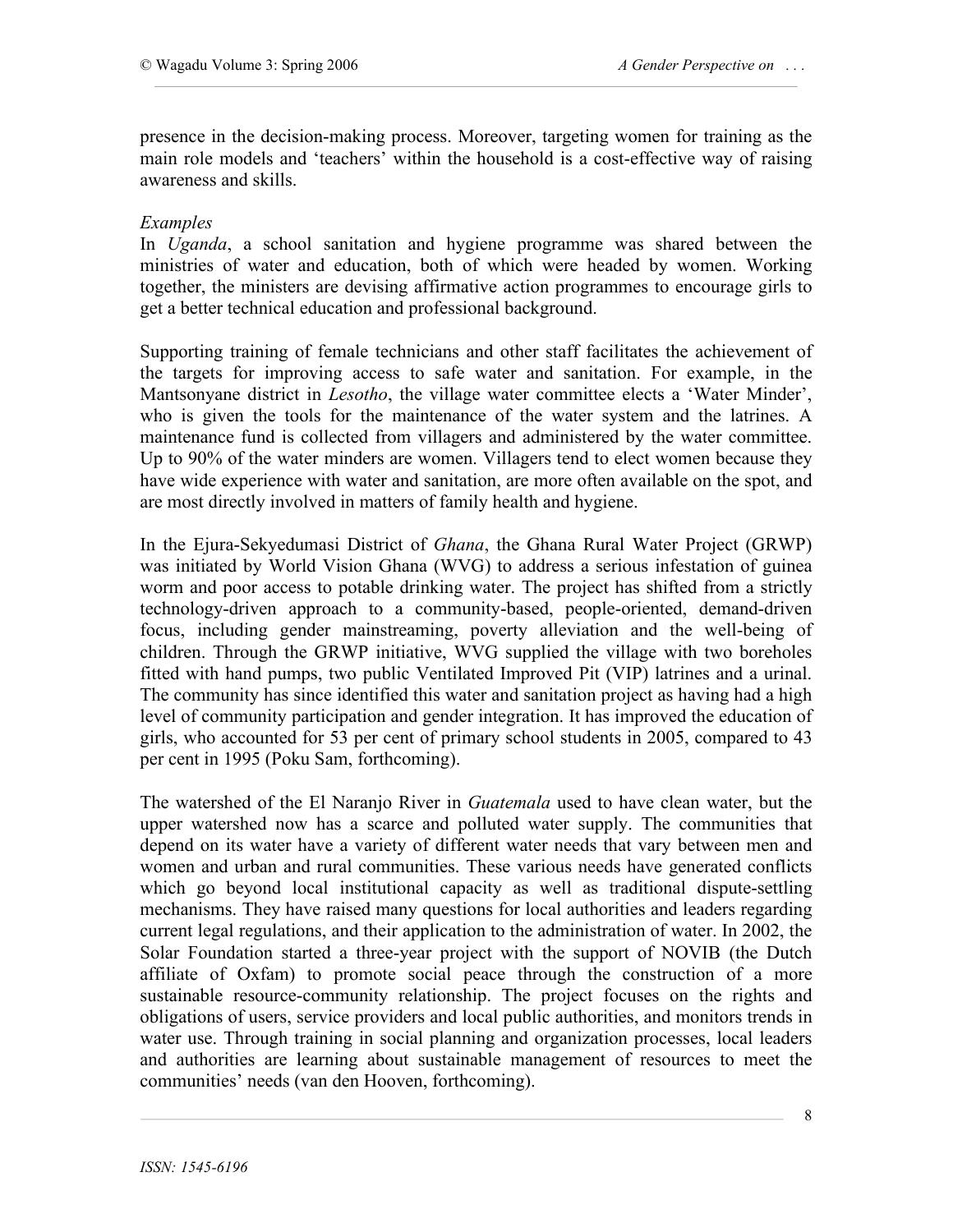## **E. Participation and equity**

Women are under-represented in the 'water world', with careers and training in water management dominated by men. If water management is to be democratic and transparent – and to represent the needs of the people – both men and women must have an equal say. In order to participate effectively in water management, women may have to overcome specific social barriers that restrict their participation in community-based forums or public consultations that can influence policies on water. While it may be hard to imagine a change in orientation of water policy in many countries in the near future, affirmative action policies such as 'women in water' awards and a bursary for young women to take up careers in the water sector in South Africa have proved to be a successful means of empowering women. Furthermore, the principle of non-sexism was enshrined in South Africa's 1996 constitution, and a quota system for women's participation cuts across all sectors. South African laws are 'gender-biased', i.e., the government can only procure materials and services from companies where at least 30% of the jobs are held by women. Such 'enforced' participation gave women confidence to emancipate themselves. The empowerment of women has proved to be essential for alleviating poverty and delivering basic services in South Africa. A start has been made through the increase of women serving as ministers for water and environment (now numbering about 40 world wide), but the empowerment of women as water managers must also been felt at the grassroots level.

#### *Examples*

*Uganda* has had an affirmative action programme since 1997. This mandates that all administrative levels from cabinet down to village should include at least 30% women. As a result, women raised their voices and have been trained to locate water sources in the village, to decide on the location of facilities and to repair pumps. The incidence of breakdown has decreased considerably. Women have also participated in businesses: in rural areas, setting up shops to store spare parts for boreholes and in urban areas, managing water systems. In water user associations, women are often responsible for the finances.

The *WASH campaign*, organized by the Water Supply and Sanitation Collaborative Council (WSSCC), is bringing its message of 'Water, Sanitation and Hygiene for all' to women and men in over 40 countries. The Council includes UN organizations, NGOs, bilateral donors, institutions and the private sector. A recent initiative called "African Ministerial Initiative on WASH" (AMIWASH) aims to assist African countries to achieve the MDGs in water and sanitation. Leading this effort is the Chair of the African Ministerial Council on Water (AMCOW), Maria Mutagamba, Minister of State for Water of Uganda. The initiative includes the formation of a Group of Women Leaders (Women Leaders for WASH) to champion the role of women in decision-making, capacity building, educating children on sanitation and hygiene, and mobilizing political will around other priorities such as the linkages between water, sanitation, hygiene and HIV/AIDS (WSSCC & AMCOW, 2004).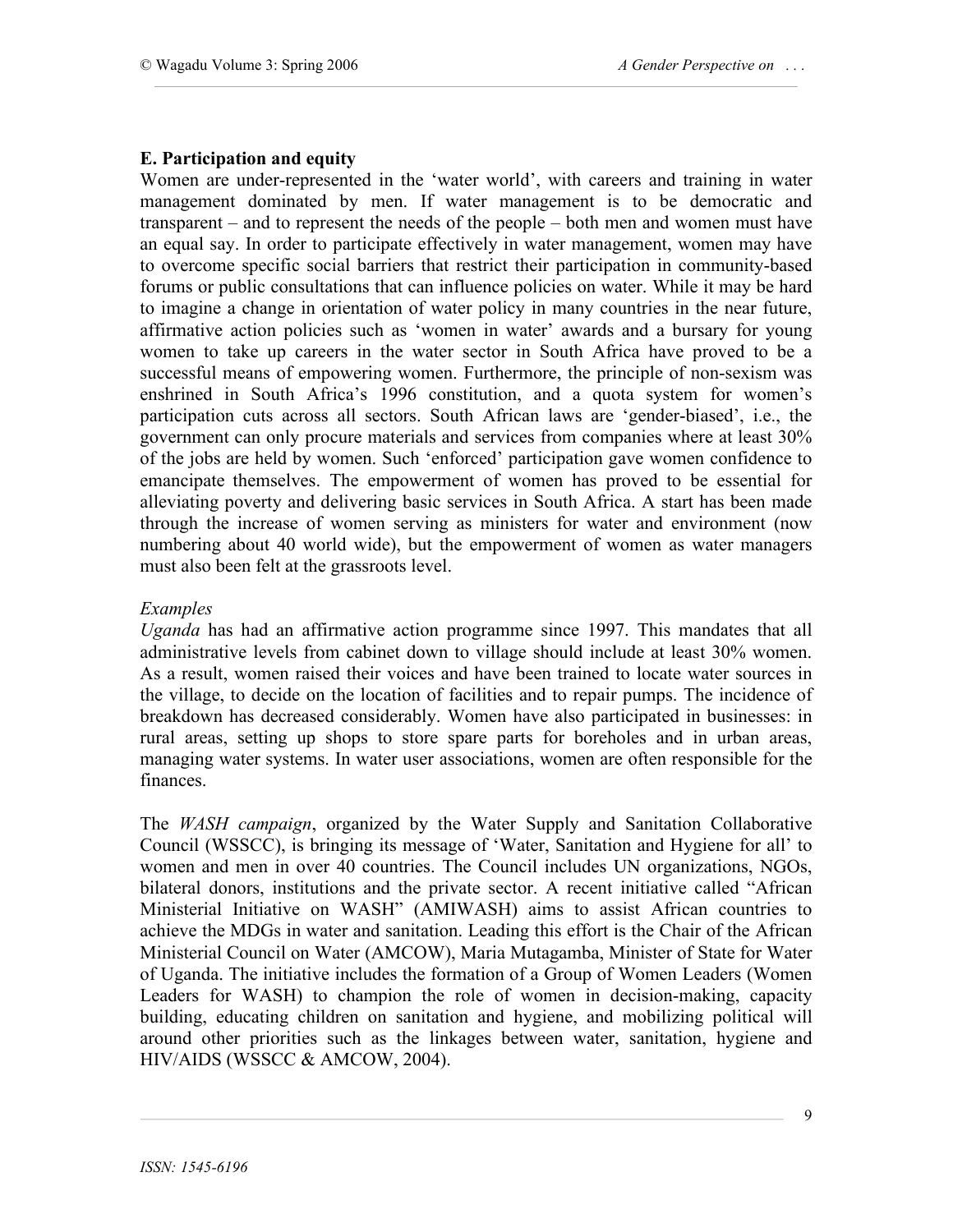In *Ukraine,* the cleaning of railway oil tanks combined with an inadequate sewerage system caused overflows of sewage into houses and onto the streets. When women approached the local authority, they were denied funds to solve the problem. With the help of an environmental NGO, women met with residents, launched a political campaign and filed a legal suit against the local authority. As a result, the government allocated resources to finish construction of a sewage pump, financed environmental works, and closed the hazardous oil-tank cleaning facility (Khosla, 2002).

Other examples demonstrate that projects are more effective when women play a pivotal role. For instance, women in the town of La Sirena in *Colombia* wanted to improve the quality of water in the Canaveralejo River, which was highly contaminated. In 1995 the women struggled to secure leadership positions on the action board. The board was run by men, and the women had to impose themselves to participate. Once the women proved themselves capable and were in a leadership position, a treatment plant was constructed. Since then there have been many improvements. For example, diarrhoea and other children's skin diseases have been reduced, and the town was spared in a cholera epidemic (IRC, undated-a).

But men often have to be encouraged to enable the women to participate. In Hoto village, *Baluchistan* (Pakistan), where women follow a strict form of purdah, a participatory action research team went to help the village improve its water management in 1994. For a year the men would not give permission to the action team to meet the women of the village. Eventually, the women were able to participate in a joint meeting, and put up a proposal to build a new water tank on unused land, which would provide water to the non-functioning public standpipes. The women's solution, which was far more costeffective, was adopted over a male proposal. Moreover, after this initial success, women became active participants in decision-making, and significant changes have been made in their lives through hygiene education. Most significant has been the demand for education for their daughters. In 1998, a new girls' school was opened in Hoto. Traditional leaders have been impressed by the result of the project. The same approach is now taken in other villages (IRC, undated-b).

## **F. Protection of the resource base: indigenous perspective**

Indigenous people possess traditional knowledge and skills concerning the sensing/locating of water and protection of the source. Water sources on indigenous lands are often considered a sacred element, and indigenous women may be the holders of "water knowledge". Their traditional land management skills often provide the most effective method of water resource management in their settlement areas. However, due to their lack of sovereignty over natural resources, indigenous people are seriously affected by their uncompensated and unsustainable loss of water to farming and other industries introduced from outside their communities. In the worst cases, governments have closed water sources in an effort to forcibly relocate indigenous people from their traditional territories. In other instances, indigenous peoples are not provided with clean safe drinking water to the same level as other nationals in a given country.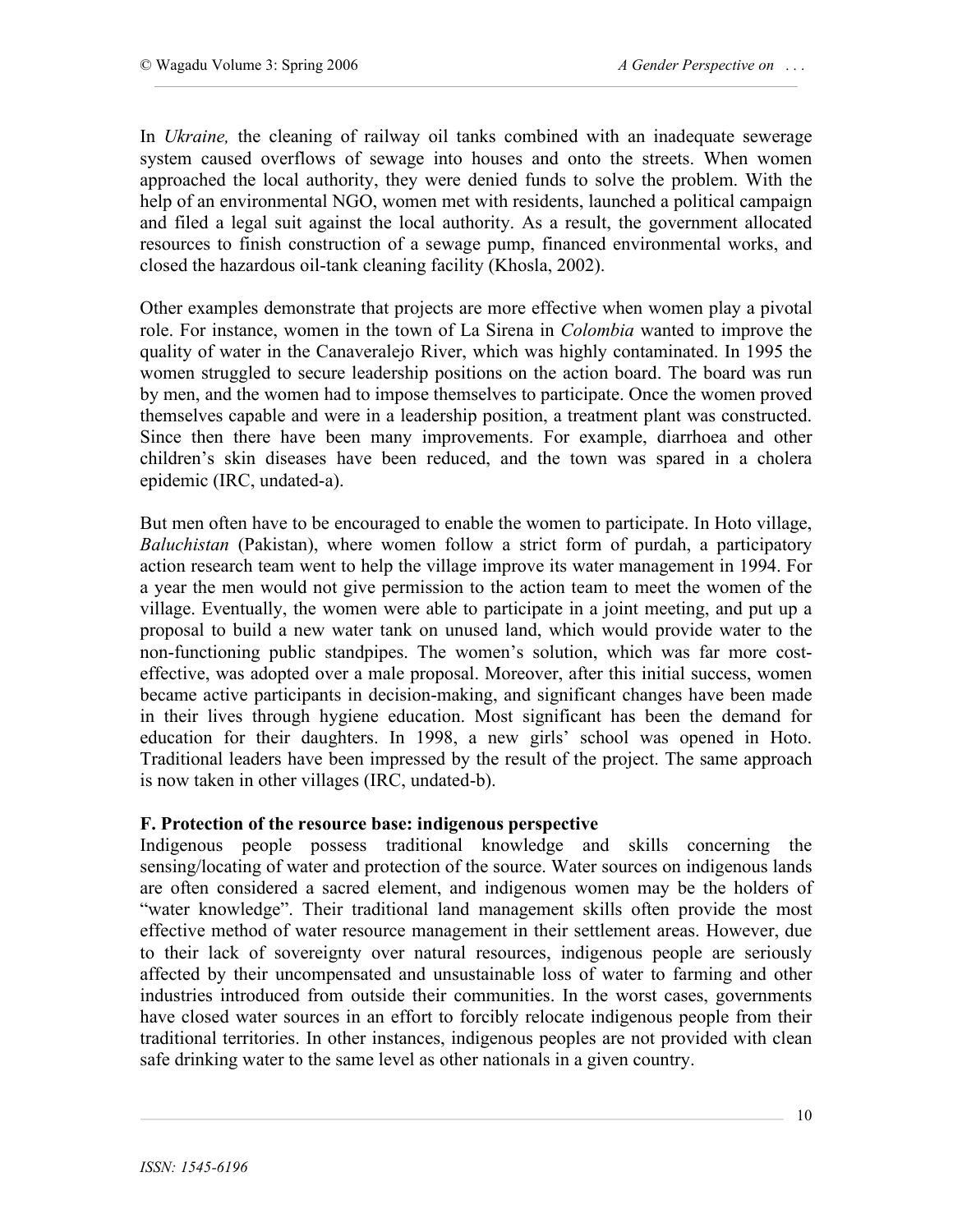Agenda 21 (para 26.5) calls for international and national organizations to draw on the active participation of indigenous people and their communities and "…to incorporate their values, views and knowledge, including the unique contribution of indigenous women, in resource management..." In para 26.9 international development agencies and Governments were requested to "…commit financial and other resources to education and training for indigenous communities to develop their capacities to achieve sustainable self-development, and to contribute to and participate in sustainable and equitable development at the national level." Particular attention is to be given to strengthening the role of indigenous women.

#### *Examples*

In the Witjira National Park in *Australia*, pastoralists had caused serious deterioration of the 'mound springs' (referred to as the Tjurkurpa sites) in the Great Artesian Basin**.** Due to the fencing for livestock and damage to many water sources, Aboriginal people were not able to travel and were denied access to sites that were of high cultural significance. When p pastoralists started to move away from the mound springs to seek new water sources for their stock, the Aboriginal people who stayed at the springs were then able to return to their traditional land management practices. Indigenous peoples combined traditional land management skills and western scientific methods to restore the mound springs. They negotiated a cooperative management structure with National Parks; they have a Board of Management with a majority of Irrwanyere people on it, who also hold a 99-year lease over the park. The park remains the property of the South Australian Government but the lease allows the Irrwanyere people to live on, use and manage the park in accordance with the plan of management. Through the process of cooperative management, some of the sites have been restored (Dean Ah Chee, 1995).

In some cases, women are taking the lead in their communities to protect water resources. In the community of São João D'Aliança in central *Brazil*, the local Union of Rural Workers in collaboration with University of Brasília (UnB) designed a community water project to stop pollution of the das Brancas River and to rehabilitate original vegetation along the river banks. In the women-led initiative, called the 'Water Women' project, each group of women adapted environmentally-friendly practices to their every day activities. The Water Women NGO was launched in April 2002 to support social and environmental development of the region, with a focus on improving women's situations, generating new jobs and income, providing education to youth and adults and preserving the existing culture and traditions. Community education taught local people not to dump their sewage into the river, and how to plant native species of trees along the river banks. As a result, there is a visible absence of waste in the river, a considerable growth of new vegetation of native species on the river banks and decreased soil erosion. Women's political participation was strengthened, and public perceptions regarding their leadership capabilities were changed (Souza, forthcoming).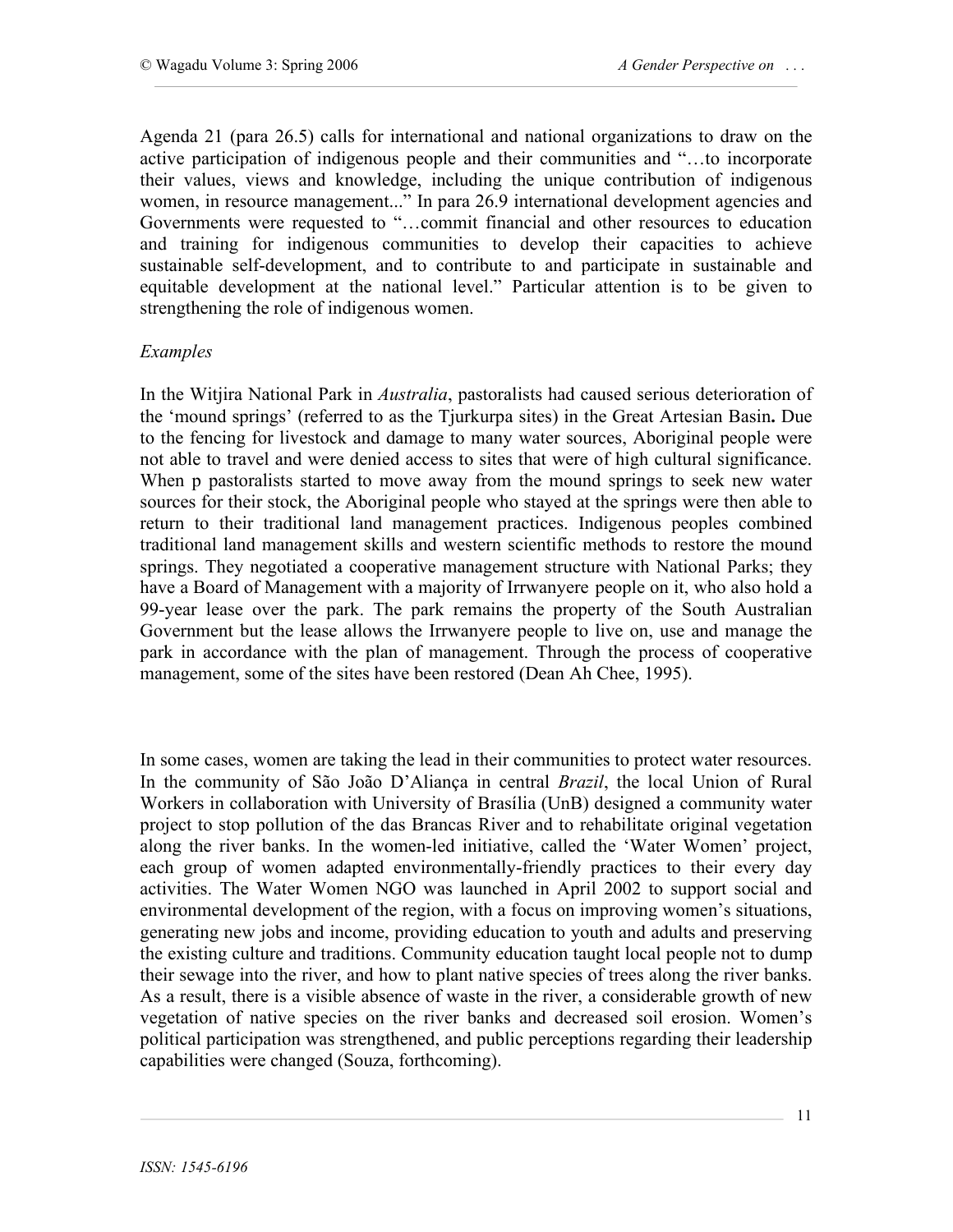## **G. Resource Mobilization**

The volume of external financial assistance is not likely to grow fast enough to meet water and sanitation needs around the world. Governments will have to continue to be primarily responsible for raising and using public funds (from general revenue, cross subsidization, user fees, and borrowing) for water resources and sanitation infrastructure needs. Formal and informal women's organizations and networks can play important and stimulating roles in mobilizing resources for sustainable and equitable water and land management projects. Moreover, the role of women in managing and maintaining water and sanitation facilities varies from fundraising to active work on construction, preventive maintenance and repairs to paying for water with labour. While their potential contributions are considerable, women in developing countries often lack access to tools such as computers and Internet to disseminate their ideas and apply for funds. Therefore, instructing women in project management and fund raising may be a means to empower them to launch new projects and to contribute to poverty alleviation independently.

Funding may also be provided by local private companies or entrepreneurs who could be encouraged through government incentive programmes. However, such incentive programmes should be available to both women and men, perhaps in the form of microcredit. Able-bodied members of households can make a contribution in kind in the form of digging the toilet pit or construction of rainwater catchments. More attention could be given to better intra-household sharing between women and men of cash and labour contributions for constructing household-level water and sanitation facilities. Payment of fees to cover recurrent costs for operation and maintenance should be adapted to local circumstances, for instance, clustered around harvest time, taking into account competing demands for money at certain times of year.

#### *Examples*

In Mabule village in *South Africa*, an unhygienic environment and lack of suitable sanitation facilities resulted in a high prevalence of diseases such as cholera. For many women and girls, visiting the sanitation facilities had become very difficult because of the poor construction and hygiene. The Mabule Sanitation Project was developed to respond to these problems through a joint initiative of the Department of Water Affairs and Forestry (DWAF) and the community, with funding from Mvula Trust. The DWAF agreed to provide funding for sanitation projects in communities where there was genderbalanced decision-making. The project promoted hygiene education for women, and established a brick-making project for latrine construction and to generate cash. Because of these, the community now has safe, hygienic and attractive toilets and improved health and hygiene. There is increased acceptance of women's leadership roles by community members, local government and NGOs, as well as an increased collaboration between women and men. The brick-making project employs up to 10 people, six of whom are women, and the community has access to affordable bricks (Jabu, forthcoming).

The Swayam Shikshan Prayog in *India* has facilitated the formation of over 1,000 women's savings and credit groups that have mobilized their own savings to provide loans for one another. Women started organizing to address development issues such as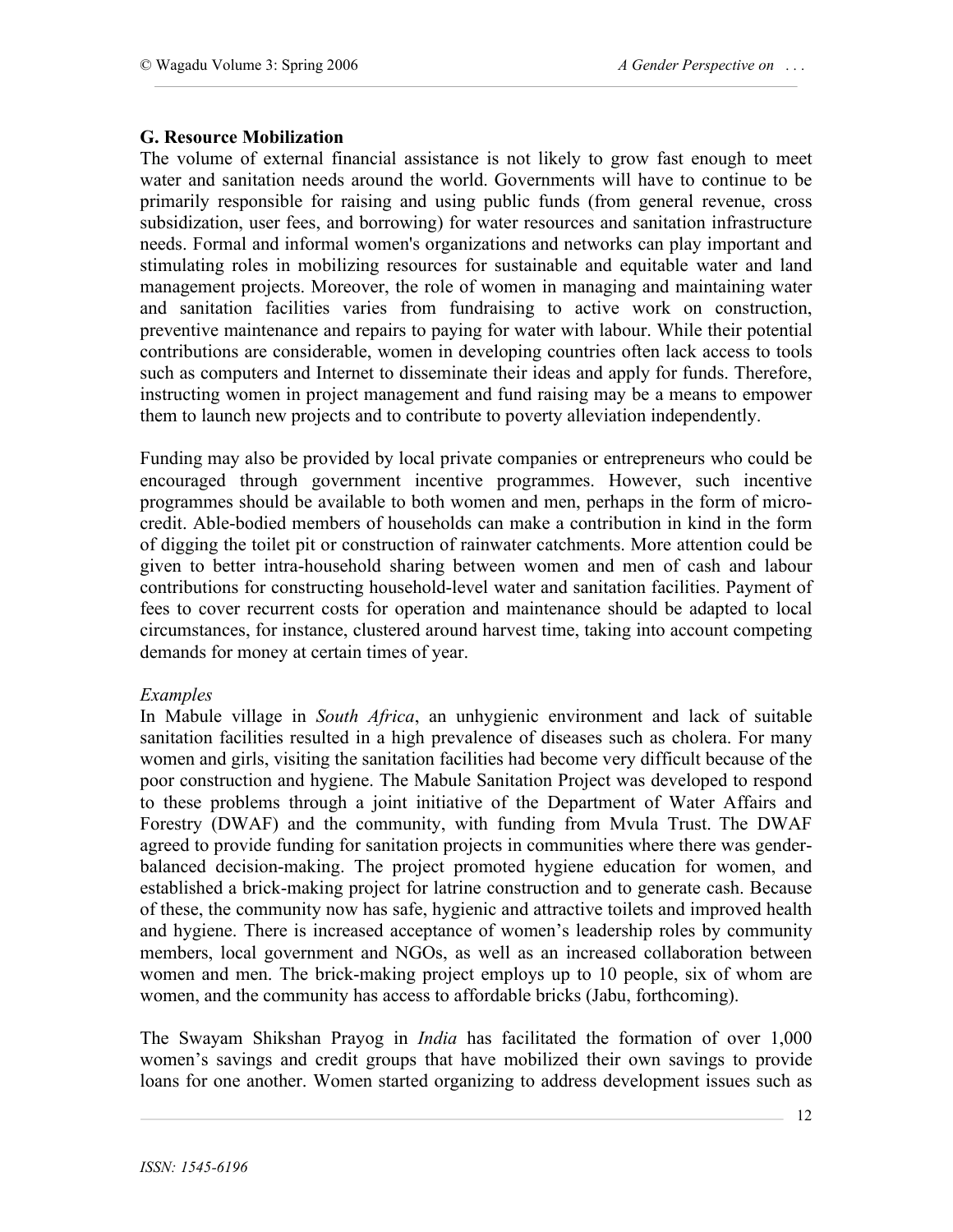water supply in their communities (Swayam Shikshan Prayog Project Website, http://www.sspindia.org/index.htm).

Women in rural areas in *Lesotho* have a tradition of saving small amounts of money each month for important purposes like traditional funerals. Such traditional sources of investment could be used for water and sanitation facilities if supplemented by seed money from NGOs or other sources.

#### **H. Privatisation, pricing and the right to water**

A very controversial issue at the international level is privatisation of water services. Those who are opposed to privatising water services argue that water is a fundamental human right and not a commodity that can be bought and sold for profit. This is in line with the November 2002 ruling (General Comment No. 15) of the United Nations Committee on Economic, Social and Cultural Rights that states that access to adequate amounts of clean water for personal and domestic use is a fundamental human right. The Committee also stressed the role of states in providing sufficient, affordable, physically accessible and safe water to all. While this decision was not legally binding, it does carry the weight and influence of a "soft law". Furthermore, it represented a shift in the international arena, from the 1990s view that water in all its competing uses should be recognized as an economic good (Dublin Principle No. 4, Report of the International Conference on Water and the Environment, 1992), to a new understanding that water should also be treated as a social and cultural good. The opponents of water privatisation further point to recent empirical evidence which shows that privatisation in developing countries can have negative consequences in terms of water distribution for the poor, who are unable to pay for adequate supplies (Bayliss, 2001).

At the same time, those in favour of private sector involvement point out that water pricing is required to improve water allocation and efficiency and encourage the resource's conservation. When water has a price, people have a strong motivation to use it more efficiently. Nonetheless, whether or not water has a price is not directly related to private sector involvement in water services. Partnerships involving both public and private providers can be very effective in expanding services to a wider network of customers. As long as government retains oversight over water quality and ownership of the resource, private sector involvement can provide positive benefits.

Essentially, two key requirements need to be ensured by governments: first, access to adequate amounts of clean water and sanitation as a basic human right; and second, sufficient water to maintain ecosystem integrity. Beyond these needs, it is generally accepted that users should pay a price for their water. Otherwise, supply systems will not be sustainable and water services cannot be expanded to meet the needs of a growing population. Sustainable cost recovery could include targeted subsidies for the poor and demand management to discourage waste. Increasing block rates, which charge consumers more per unit as their consumption increases, would encourage conservation of the resource. Large profits for private companies and denying access to poor people who cannot afford to pay are inappropriate. There has been a general call that water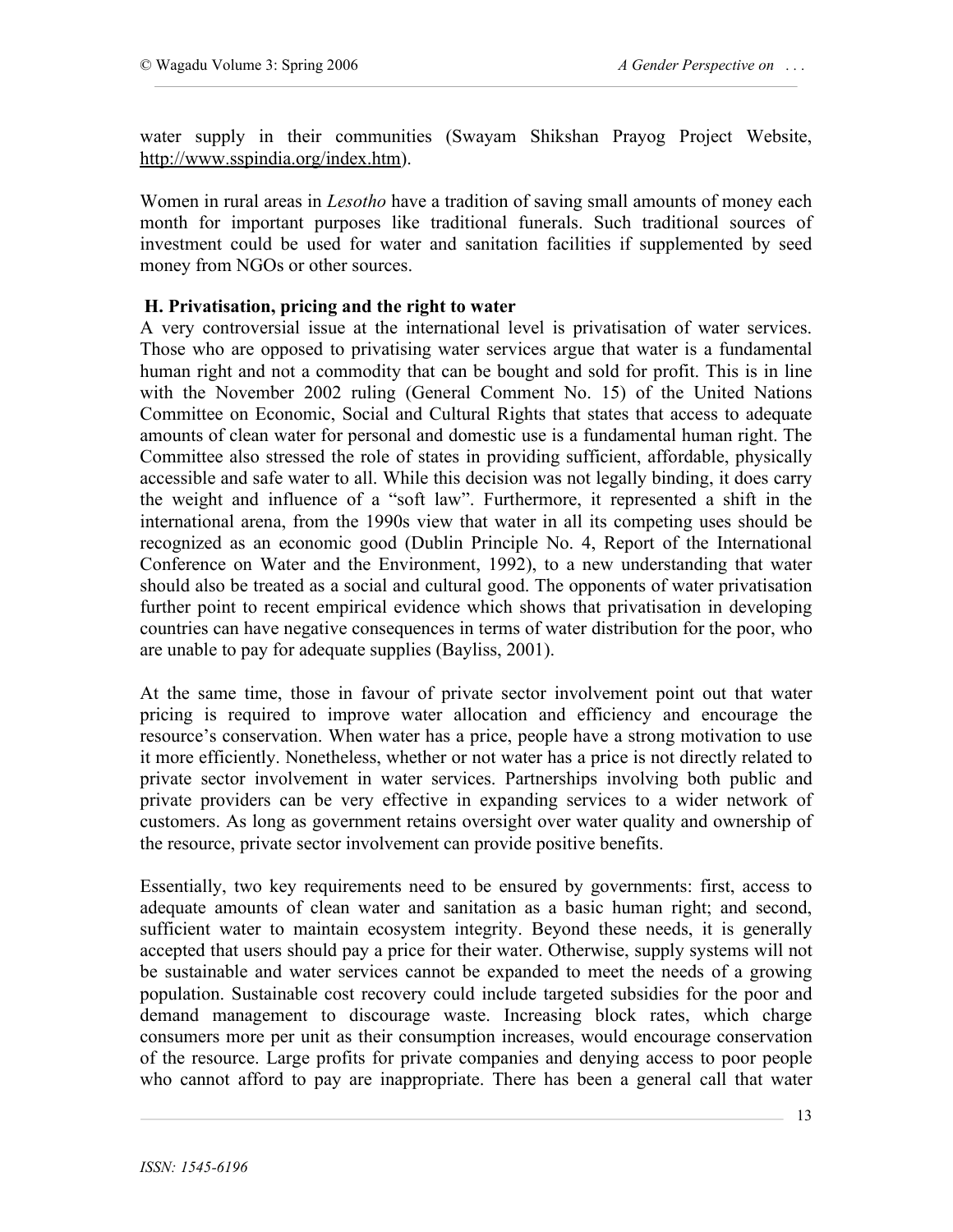should not be included under the rules of the World Trade Organization (WTO) and the General Agreement on Trade in Services (GATS).

As a majority of the world's poor, women are significantly affected by the privatisation of water services. When the price of water rises, the already existing burden on women as caregivers and household and economic providers increases even more. Even though poor women may place a high priority on accessible, clean water, they may be forced to use contaminated water that they get for free rather than clean water, which they cannot afford. The contaminated water affects the health of the community and may result in much higher costs in health care. It is therefore essential that potential privatisation of water services involves consultation with both women and men users and that the needs of the poor are taken into account adequately.

#### *Examples*

A bottled water plant was opened in 2002 in the Klaten district of Java, *Indonesia*. The company extracted a huge quantity of spring water just 20 metres away from the Sigedang spring, which is the area's primary water source. Every month, the plant was producing 15-18 million litres of bottled water. This has caused a drastically decreased water supply in the district and the community has found its access to irrigation water decreasing and its wells starting to run dry. In response to these water-related problems community members came together in 2003 to establish KRAKED (Klaten People's Coalition for Justice) to advocate on their behalf. Despite prevailing cultural values, this also gave Klaten's women the opportunity to participate in the advocacy activities. KRAKED's main objective was to close down the bottling plant; its short-term objective was to reduce its extraction rate and establish a community monitoring system. Although women have traditionally little decision-making power, they were able to participate in the KRAKED programme, and set up a research project to monitor the impact of the bottling plant on the community's water. Eight women and two men volunteered to conduct the research. The project also targeted local government and members of local parliament, journalists and company personnel. Women's participation in this process facilitated KRAKED reaching a wider audience. Better insight was gained in the way women and men share information and how these differences can be useful in raising awareness (Ardhianie, forthcoming).

In Orange Farm, *South Africa,* a township of 500,000 people, the local water supplier told residents that it would provide sewer and sanitation systems for every household that paid a fixed fee in 2002. The company began to install pre-paid water meters. In protest residents, mainly women, took to the streets. A massive campaign was launched and the Orange Farm Water Crisis Committee was born, which advocates that the state should provide basic services. The women feared a cholera outbreak, similar to what happened in Alexandra and KwaZulu Natal in 2000 and 2001, when higher user fees caused people unable to pay to consume contaminated water.

The consequences of privatization of water services in Chochabamba, *Bolivia* and Conakry, *Guinea*, were particularly difficult for the local populations, where increasing water prices had a serious negative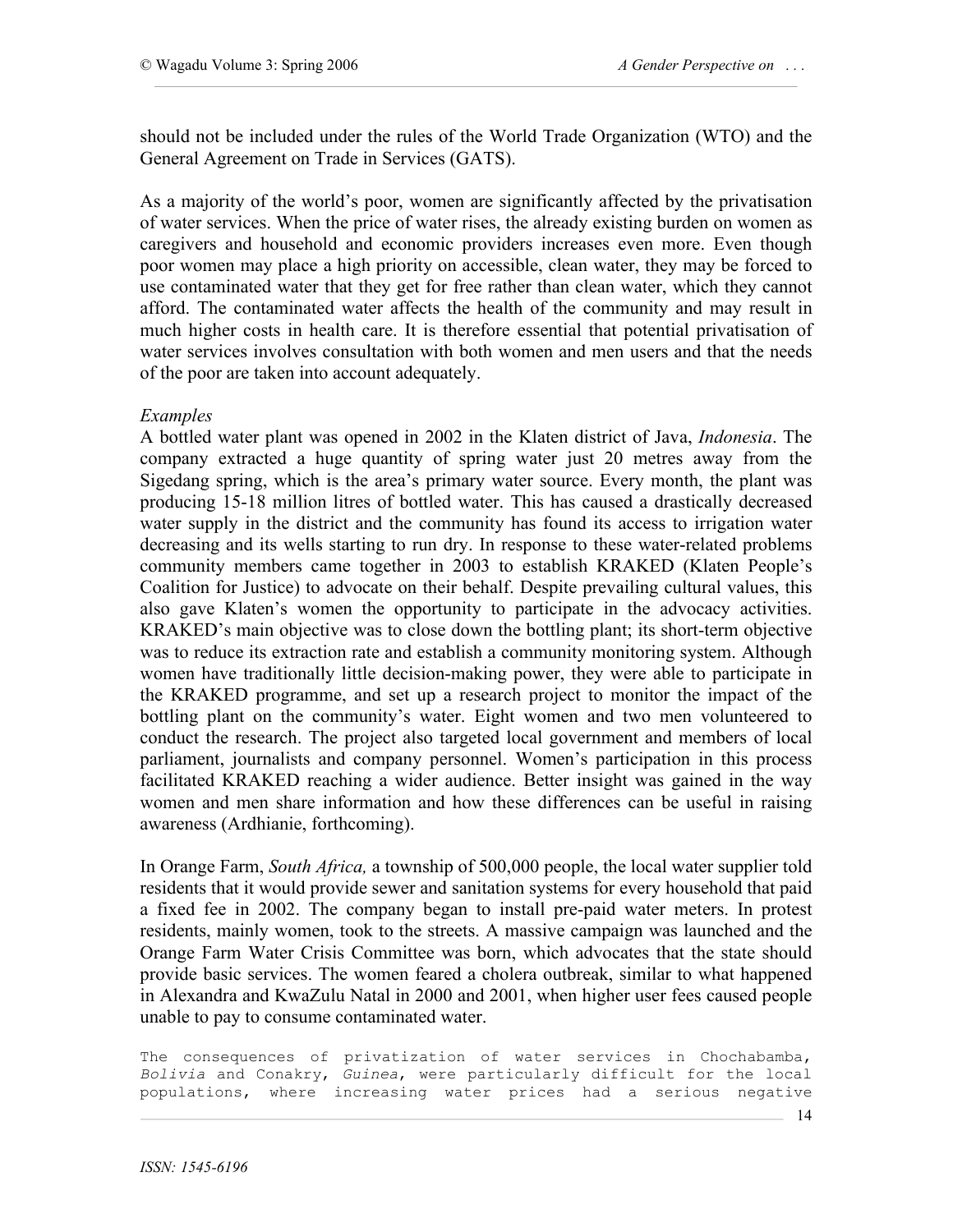impact on their lives. In *Colombia* and the *Philippines* communities started to use contaminated water again when water service was suspended due to non-payment. Such water put them at risk of serious illness (Rivera-Santander, cited in Obando, 2003).

In *Argentina*, rapidly increasing water prices following privatization of services in Buenos Aires – and the cost of service extensions – had to be borne disproportionately by the urban poor. Non-payment for water and sanitation is as high as 30 % and service cut-offs are common, with women and children bearing the brunt of health and safety consequences (Loftus & McDonald, 2001). In late 2005 the private company ended the Buenos Aires contract prematurely.

#### **I. Water conflicts, hazards and emergencies**

Water is the source of life, but as such it can also be a source of competing demand, leading to conflict. During the  $20<sup>th</sup>$  Century, world population tripled, while world demand for water increased six-fold. Upstream and downstream users have argued over their share of water since time immemorial (Pacific Institute for Studies in Development, Environment, and Security, 2004). At the international level, transboundary water issues have always caused heated debate, and in fact a number of prominent people have said that the wars of the  $21<sup>st</sup>$  Century will be fought over water.

Due to its fundamental importance, water can become a target during armed conflicts and wars. Flood-control dikes may be destroyed in order to flood areas threatened by an adversary and water supplies and wells may be deliberately contaminated. In addition, water scarcity and insufficient sanitation frequently accelerate in armed conflicts. The civilian population – above all women and children – is the first to suffer from the disruption of water supply, and often thirst has proved to be more deadly than guns. People affected by natural and man-made disasters are more likely to become ill and die from diseases related to inadequate sanitation and water supplies than from any other single cause. Minimum standards are urgently needed for post-disaster and emergency sanitation services.

When water is scarce, women and girls may have to travel longer distances to obtain water, and conditions are more dangerous. Conflicts and emergencies that exacerbate water scarcity hence lead to a double hardship for women: lack of water compounded by the well-documented abuses against women's fundamental human rights that occur during wartime or emergency.

Women are also disproportionately affected by natural disasters, such as floods and earthquakes, as a result of gender inequalities regarding political and economic status, human rights, education and health. Women have high death rates in disasters, as they often do not receive warnings or other information about hazards and risks. Their mobility in disasters may be restricted or affected due to cultural and social constraints. Gender inequality can complicate and extend the time for women's recovery, for example, if women do not receive timely care for trauma experienced in disasters. During floods in *Mozambique* in 2000, for example, when clean water was in short supply, many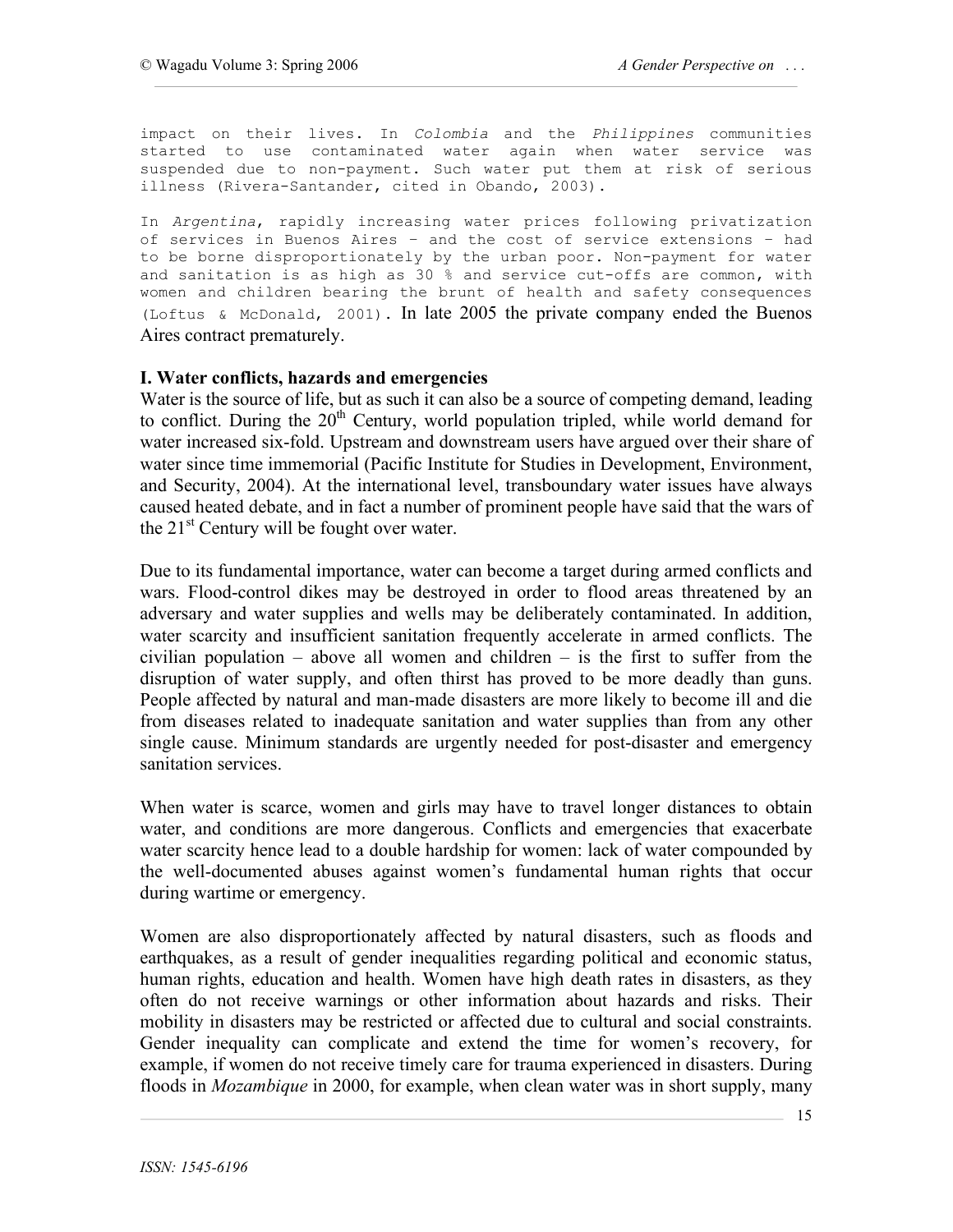women were forced to resort to using floodwater for cooking, thereby increasing the risk of disease outbreak.

Water remains therefore a security concern for many countries. Although water may give rise to conflict, freshwater can also be, due to its essential nature, a powerful incentive for co-operation. Research has shown historical evidence of water as a catalyst for cooperation, rather than conflict. A number of examples of workable treaties on water can be cited, even between states such as India and Pakistan, and Israel and Jordan, which may be in conflict over other matters. The link between conflict prevention, peace building and natural resources management therefore deserves closer attention. Women, who know best about the vital nature of clean water and safe sanitation, play a crucial role in peace building actions through water resources management and cooperation.

#### *Example*

In *Bangladesh,* household and community responses to emergency events such as floods are an indicator of the extent of their vulnerability, their level of capacity to cope with the event and the intensity of the hazard. The better informed people are in advance, the better they can prepare for the hazard and reduce the risk of damage in their community. Rural women in Bangladesh, who are mainly engaged in a variety of domestic activities, are usually affected in negative ways by floods. In early 2004, the Centre for Environmental and Geographic Information Services (CEGIS), together with other national agencies, initiated a project on flood vulnerability, risk reduction and better preparedness through a community-based information system in a flood-prone zone. It included an analysis of the impact of gender mainstreaming in the flood-risk programme on vulnerability and risk. The objective was to identify best practices regarding flood preparedness, information dissemination, especially to women at home, and vulnerability and risk reduction. It was found that floods have less of an impact on men than on women, as men control resources and can leave their homes and communities to look for work. As a result of the study, new forms of communicating flood information to women at home were tested. Flood warnings in the local language were prepared using different media, as well as posters, flag systems, drums and broadcasts from mosques. These enabled illiterate women to access information regarding such activities as evacuating cattle, storing crops and food supplies and organizing boats for evacuation. The warning systems provided considerably improved preparedness during floods in 2004 (Fakhruddin, forthcoming).

# **III. Concluding remarks: Recommendations for strategies to mainstream gender perspectives in the field of water resources management and sanitation**

As the analysis and examples provided in this article show, governmental and nongovernmental organizations, institutions and civil society need to have a clear commitment to incorporate water and especially sanitation programmes explicitly into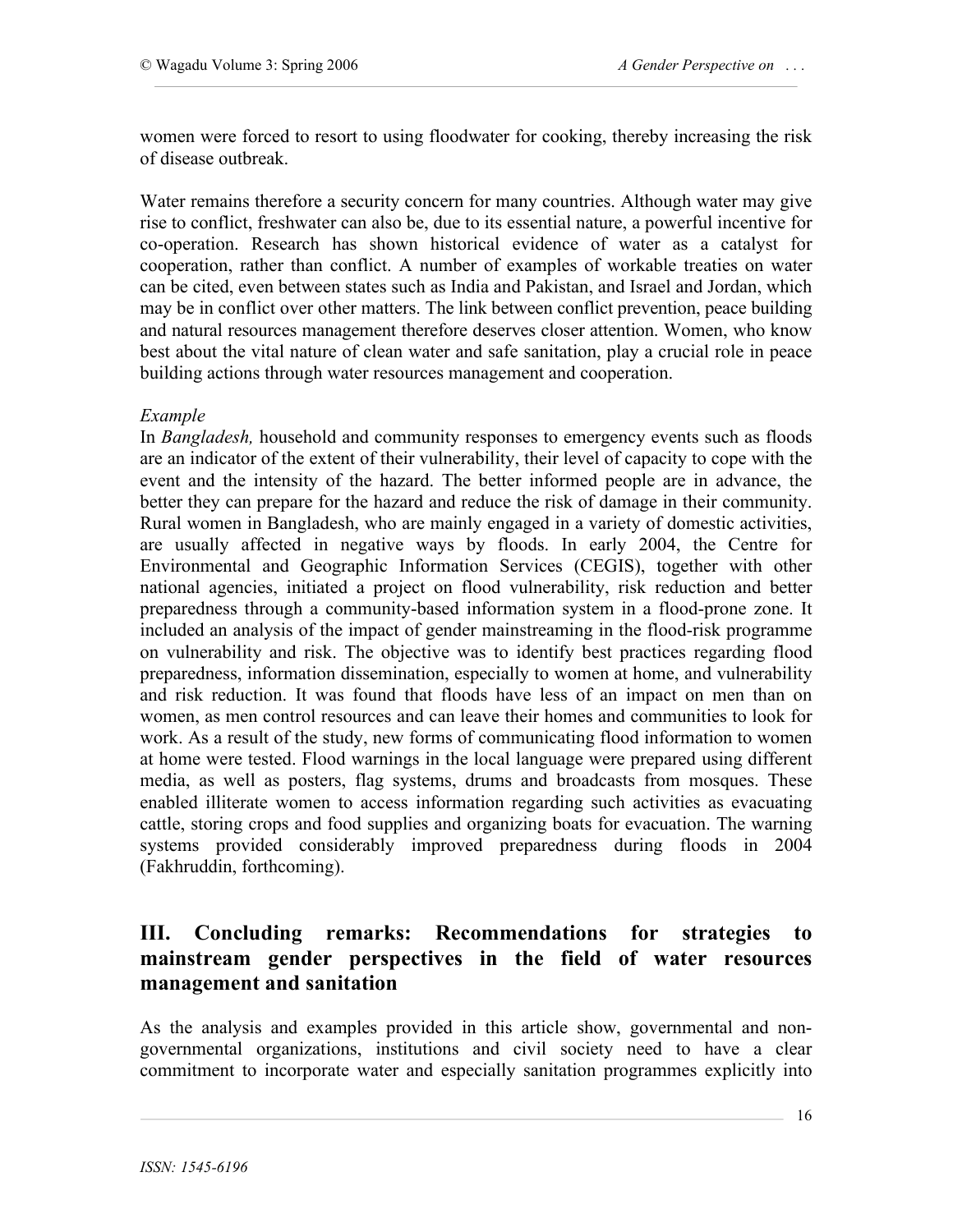their development strategies and to ensure that a gender perspective is mainstreamed into this policy. Some suggested actions are outlined below.

## **A. National Governments**

## *1. Strengthen legislation and mobilise resources for increasing access to safe water and adequate sanitation*

For effectively improving access to safe drinking water supply, adequate sanitation and water for productive uses, the authors strongly advocate changes in discriminatory laws that prohibit women and indigenous groups from getting loans or opening bank accounts. Innovative low-cost and sustainable technological options and service levels in water supply and sanitation can enable wider access to services that benefit both women and men. Governments can facilitate access to grants or credit on concessionary terms to women and women's groups, as well as to civil society organizations and small-scale providers of water and sanitation services, particularly those that include women as full partners. In this regard, actions should also be taken to provide micro-credit and creative alternative financing mechanisms to gender-sensitive organizations for improving or building community-based water and sanitation services.

## *2. Facilitate access to land and water for productive purposes*

Recognizing women's key roles in agriculture, livestock rearing, fisheries and watershed protection, it is past time for women to have equal rights to land inheritance and tenure so that they can become effective producers and decision-makers. By actively providing training and access to markets and information for women, governments can improve women's productivity in using water in agriculture and small businesses.

#### *3. Promote access to sanitation*

This article highlights the absolute necessity for national governments to ensure that overall sanitation programmes are implemented and are gender-sensitive. To succeed, governments should support research to identify social or economic groups that are excluded from access to sanitation; and to open up the discussion of traditional rules and beliefs that tend to inhibit women from using available latrines. To be sustainable and truly effective, funds must earmarked for hygiene education in school curricula and for separate school facilities for boys and girls.

#### *4. Develop capacity and encourage participation*

Capacity development of women and girls is essential. Affirmative action programmes for training women in technical and managerial careers in the water and sanitation sector can be effective in getting women involved in management of water resources and sanitation schemes. On-the-job training of women in operation and maintenance has also proved effective in improving the reliability of the water/sanitation facilities and generating income. At the same time, it is important to engage women in decision making processes from cabinet down to water committees at the village level. In addition, assistance is needed to facilitate research into looking for solutions to gender concerns in water resources management.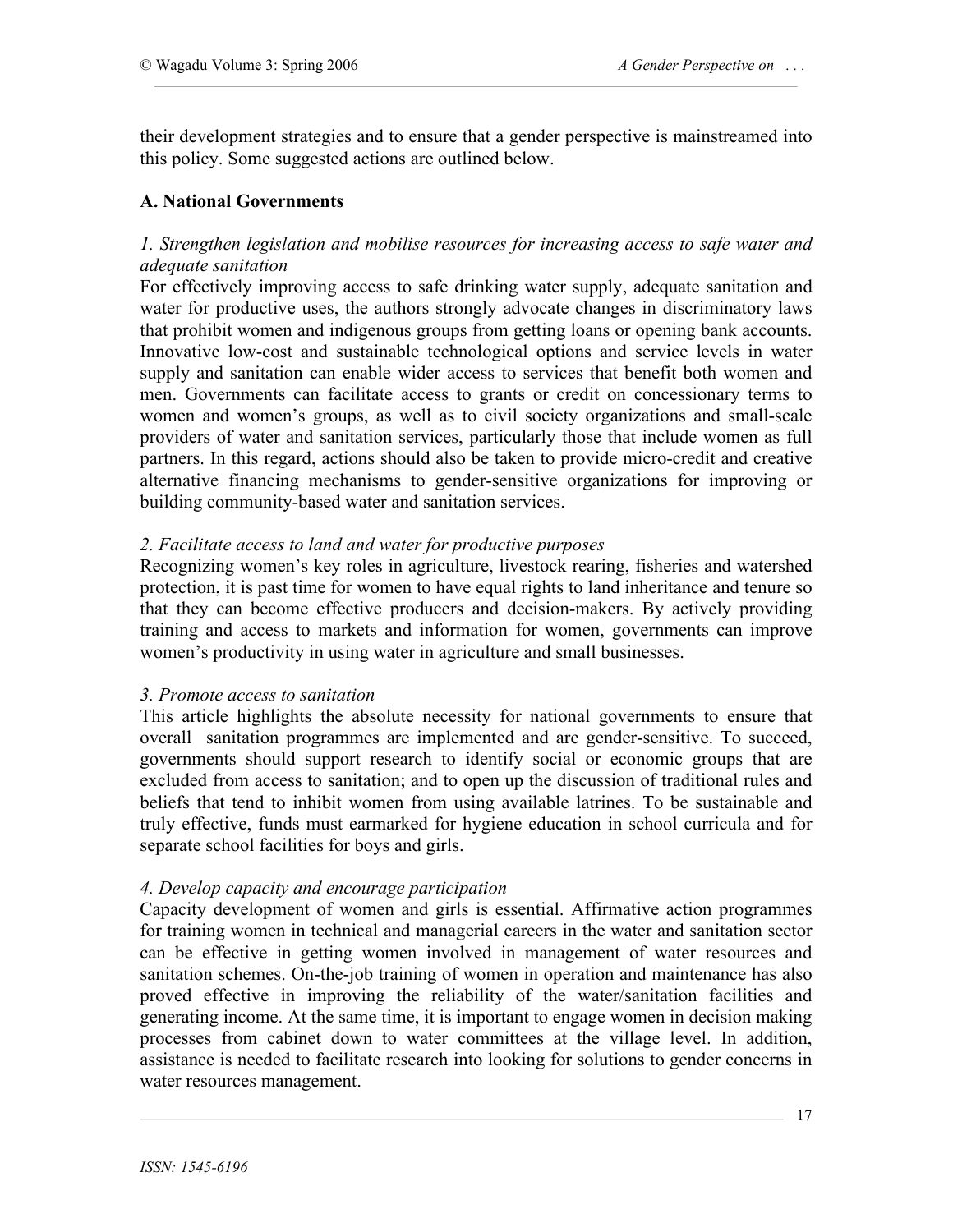## *5. Recognition of indigenous knowledge*

National agencies should support the active participation of indigenous people, especially women, in managing water resources and protecting watersheds. The unique contribution of indigenous women as the holders of water knowledge is crucial in protection of water sources in indigenous areas. Education and training for indigenous communities can develop their capacities to achieve sustainable self-development, and to contribute to and participate in sustainable and equitable development at the national level.

## **B. Regional/Local Governments**

Regional and local governments can encourage gender mainstreaming through: the promotion of sanitation and hygiene education in women's organizations, schools and health clinics; and capacity building programmes to enable women to actively take part in such education programmes. Internal gender biases and discrimination in public sector organizations, including public utilities, must be removed. Where gender-sensitive budgets are implemented, local governments can assess the economic value of involving both women and men in water management.

## **C. Communities and Civil Society**

Communities and civil society must voice their concern for better water and sanitation services appropriate for women, men and children. They could in particular assist in collecting information on men and women's roles, access, needs, priorities and perspective on water and sanitation related issues, in order to have gender issues taken seriously in designing plans and facilities. Of equal importance is the provision of support for equality of women in decision-making processes at the local level. Enabling women and girls to acquire access to information, training and resources related to water and sanitation initiatives, should be another area of engagement for communities and civil society. Finally, building partnerships between professional/university women and rural women can facilitate change in water and natural resource institutions.

#### **D. Donors and international organizations**

Of particular relevance here is to engage women leaders, especially environment and water ministers, to serve as role models in the effort to mainstream gender in water management at all levels. Equally, the donor community could actively promote the linkage of the Millennium Development Goals in water and sanitation to MDG 3: 'Promote gender and empower women'. Relevant actions should also include compiling and disseminating examples of good practices as well as developing norms and guidelines for gender mainstreaming. At the same time, donors could provide content to encourage the media, in both developed and developing countries, to provide more coverage on gender and water issues. A priority need is to invest in the capacity building in water and sanitation management, with emphasis on empowering disadvantaged women and men, gender focal staff and organizations. Within the donor sector itself, it is crucial to promote equal opportunities for men and women. Last but not least, donors and international organizations should have an interest to develop partnerships among water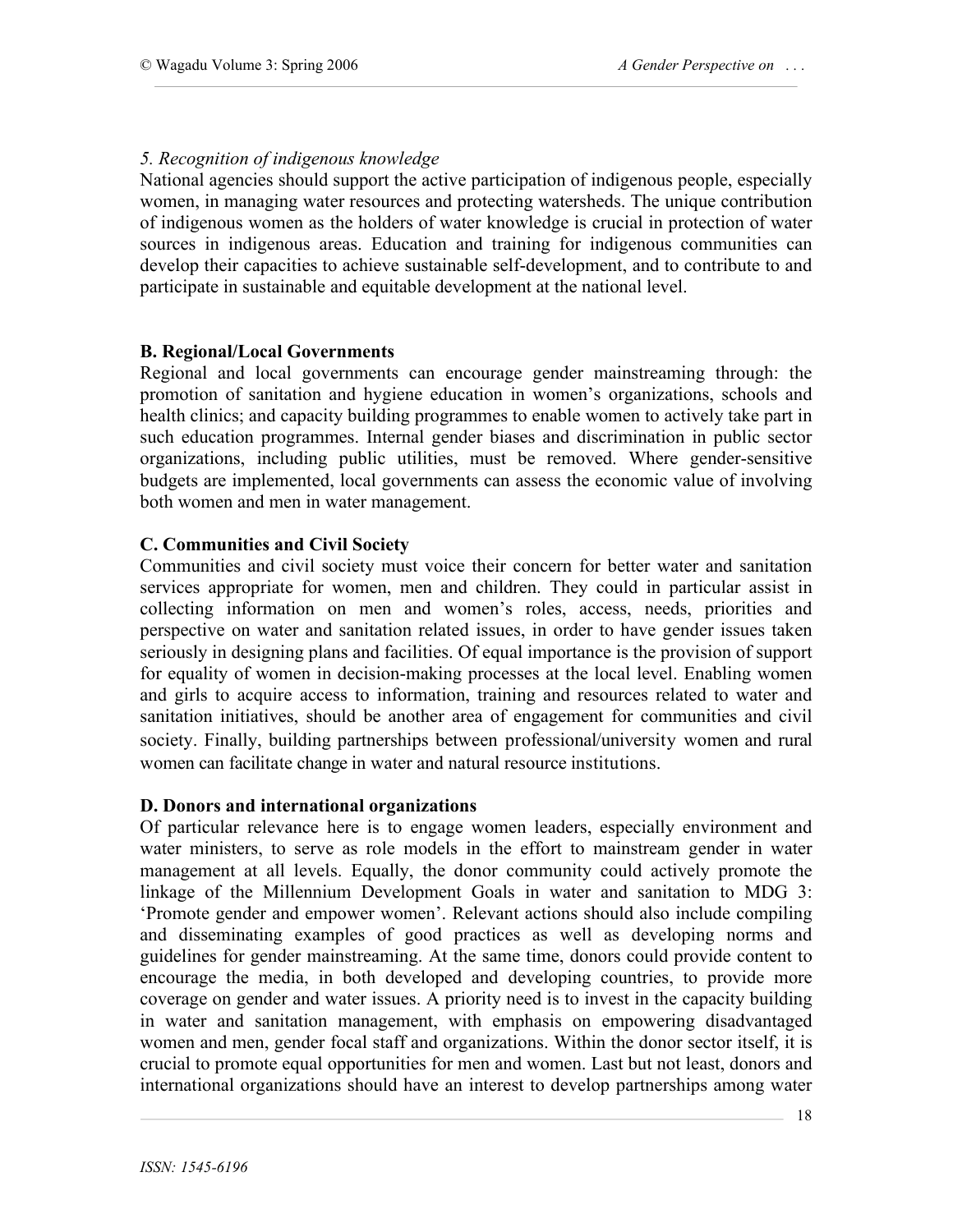and gender experts from a variety of organizations. Donor support would be most useful in developing and implementing a gender-sensitive water policy framework on national and international levels during the International Decade for Action, 'Water for Life,' 2005-2015.

## **REFERENCES**

- Alouka, S. (forthcoming). Integrating Gender into the Promotion of Hygiene in Schools. In: Office of the Special Adviser on Gender Issues and Advancement of Women, *Gender, water and sanitation: case studies on best practices*. New York, United Nations (in press).
- Ardhianie, N. (forthcoming). Indonesia: the Impact of Women's Participation in the Aqua-Danone Advocacy Programme – A Case Study in Klaten District, Central Java. In: Office of the Special Adviser on Gender Issues and Advancement of Women, *Gender, water and sanitation case studies on best practices*. New York, United Nations (in press).
- Bayliss, K. (2001). *Water privatisation in Africa: lessons from three case studies*, Public Services International Research Unit (PSIRU), London. See: http://www.psiru.org/reports/2001-05-W-Africases.doc (accessed on 4 January 2006).
- Berna, I. V. (forthcoming). India: From Alienation to an Empowered Community Applying a Gender Mainstreaming Approach to a Sanitation Project. In: Office of the Special Adviser on Gender Issues and Advancement of Women, *Gender, water and sanitation case studies on best practices*. New York, United Nations (in press).
- Blackden, C.M. & Bhanu, C. (1999). Gender, Growth and Poverty Reduction. Special Program of Assistance for Africa 1998, Status Report on Poverty. *World Bank, Technical Paper No. 428*, Washington, D.C.
- Dean Ah Chee (1995). *Indigenous People's Connection with Kwatye (Water) in the Great Artesian Basin.* Department of Environment and Natural Resources 1995. Witjira National Park Management Plan DENR. See: http://www.gab.org.au/inforesources/downloads/gabfest/papers/ahchee\_d.pdf (accessed on 23 March 2004).
- Deda, P. & Rubian, R. (2004). Women and Biodiversity: The Long Journey from Users to Policy-Makers. *Natural Resources Forum*, 28(3): 201-204.
- Devarajan, S., Miller, M.J. & Swanson, E.V. (2002). *Goals for Development: History, Prospects and Costs*, See: http://econ.worldbank.org/files/13269\_wps2819.pdf (accessed on 24 November 2004).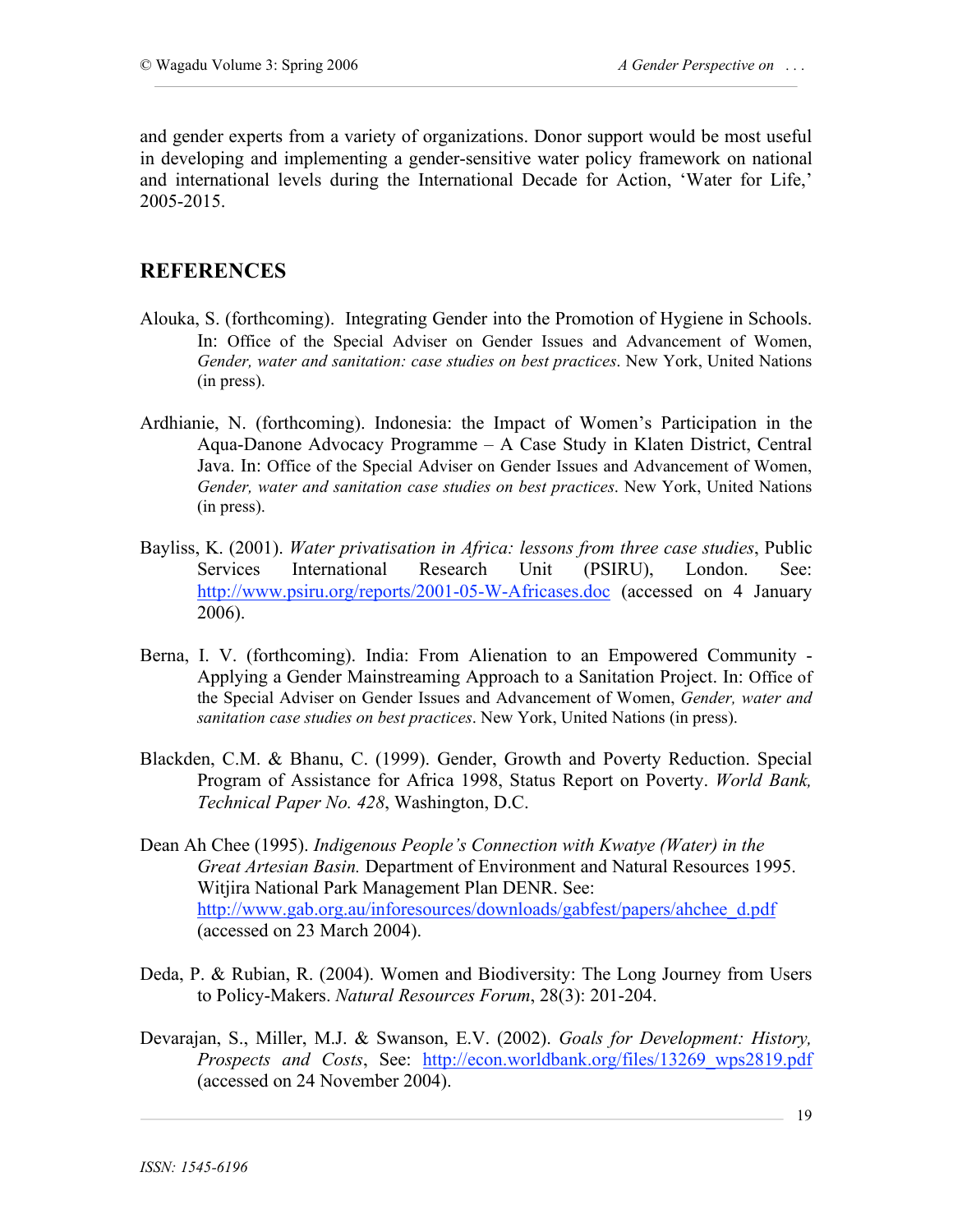- Fakhruddin, S.H.M. (forthcoming). Bangladesh: Gender Mainstreaming Processes in Community-based Flood Risk Management. In: Office of the Special Adviser on Gender Issues and Advancement of Women, *Gender, water and sanitation case studies on best practices*. New York, United Nations (in press).
- Food and Agricultural Organization of the United Nations (FAO) (1995). *Gender and Food security in Agriculture*. See: http://www.fao.org/Gender/en/agri-e.htm and http://www.fao.org/DOCREP/003/W8376E/w8376e02.htm#2.1%20women%20a s%20food%20producers (both accessed on 4 January 2006).
- Food and Agricultural Organization of he United Nations (FAO) (2003). *The Feminization of Agriculture*. See: http://www.fao.org/Gender/en/agrib2-e.htm (accessed on 25 March 2004).
- Gender and Water Alliance (2003). *The Gender and Water Development Report 2003: Gender Perspectives on Policies in the Water Sector*. See: http://www.genderandwateralliance.org/reports/GWA%20Annual%20Report.pdf
- van den Hooven, L. (forthcoming). Guatemala: Meeting Women's and Men's Water Needs in the "El Naranjo" River Watershed Organization. In: Office of the Special Adviser on Gender Issues and Advancement of Women, *Gender, water and sanitation: case studies on best practices*. New York, United Nations (in press).
- International Conference on Water and the Environment: Development issues for the 21st century, Dublin, Ireland (1992). *The Dublin Statement on Water and Sustainable Development and the Report of the Conference.* Geneva, World Meteorological Organization (WMO).
- IRC International Water and Sanitation Centre (IRC) (undated-a). *Community Water Supply Management. Case Studies*. *La Sirena: women taking leading positions.* http://www2.irc.nl/manage/manuals/cases/sirena.html (accessed on 26 March 2004).
- IRC International Water and Sanitation Centre (IRC) (undated-b). *Community Water Supply Management. Case Studies, Hoto Community, Pakistan*. See: http://www2.irc.nl/manage/manuals/cases/hoto.html (accessed on 25 March 2004).
- Jabu, M. (forthcoming). South Africa: Women in Sanitation and Brick Making Project, Mabule Village. In: Office of the Special Adviser on Gender Issues and Advancement of Women, *Gender, water and sanitation: case studies on best practices*. New York, United Nations (in press).
- Khosla, Prabha (2002). MAMA-86 and the Drinking Water Campaign in the Ukraine, prepared for the Gender and Water Alliance.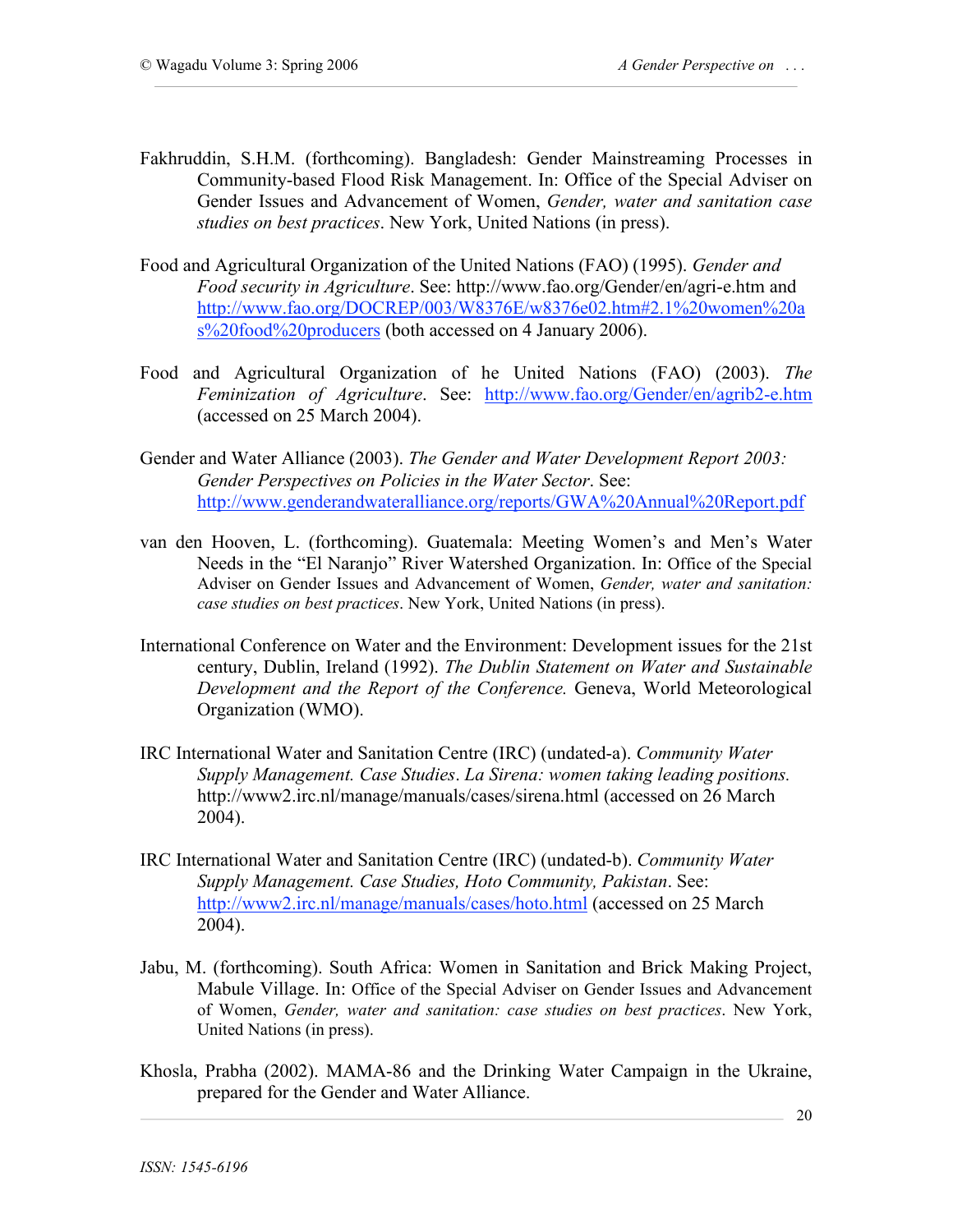- Loftus, A. & McDonald, D.A. (2001). Of liquid breams: A Political Ecology of Water Privatization in Buenos Aires. *Environment & Urbanization*, 13(2): 179-199.
- Majekodunmi, A. A. (forthcoming). Nigeria: Using Gender Mainstreaming Processes to Help Protect Drinking Water Sources of the Obudu Plateau Communities in Northern Cross River State. In: Office of the Special Adviser on Gender Issues and Advancement of Women, *Gender, water and sanitation: case studies on best practices*. New York, United Nations (in press).
- Makiko, W. (2004). *SEWA The Self Employed Women's Association of India: Self Employed Women's Workers*. See: http://www.gdrc.org/icm/makiko/makiko.html, accessed 22 March 2004; and http://www.sewa.org, accessed 29 March 2004.
- Miguel, E. & Kremer, M. (2003). *"Worms: Identifying Impacts on Education and Health in the Presence of Treatment Externalities"*, February, Department of Economics, Harvard University, draft.
- Nokes, C. & Bundy, D.A.P. (1993). Compliance and absenteeism in school children: implications for helminth control. *Transactions of the Royal Society of Tropical Medicine and Hygiene,* 87:148-152.
- Pacific Institute for Studies in Development, Environment, and Security (2004). *Water Conflict Chronology*. See http://www.worldwater.org/conflict.htm (accessed on 13 December 2004).
- Poku Sam, N. A. (forthcoming). Ghana: Gender Integration in a Rural Water Project in the Samari-Nkwanta Community. In: Office of the Special Adviser on Gender Issues and Advancement of Women, *Gender, water and sanitation: case studies on best practices*. New York, United Nations (in press).
- Regmi, S.C. & Fawcett, B. (1999). Integrating Gender Needs Into Drinking Water Projects in Nepal. *Gender and Development*, 7(3): 62-72.
- Rivera-Santander, M.A. Cited in Obando, A. E. (2003). *Women and Water Privatization*, Women's Human Rights Net. See: http://www.whrnet.org/docs/issue-water.html (accessed on 23 March 2004).
- Sass, J. (2002). *Women, Men and Environmental Change: The Gender Dimensions of Environmental Policies and Programs*. Population Reference Bureau Series, Emerging Policy Issues in Population, Health and Environment, Washington D.C.
- SEWA Website. See www.sewa.org/ca/water.htm for more information.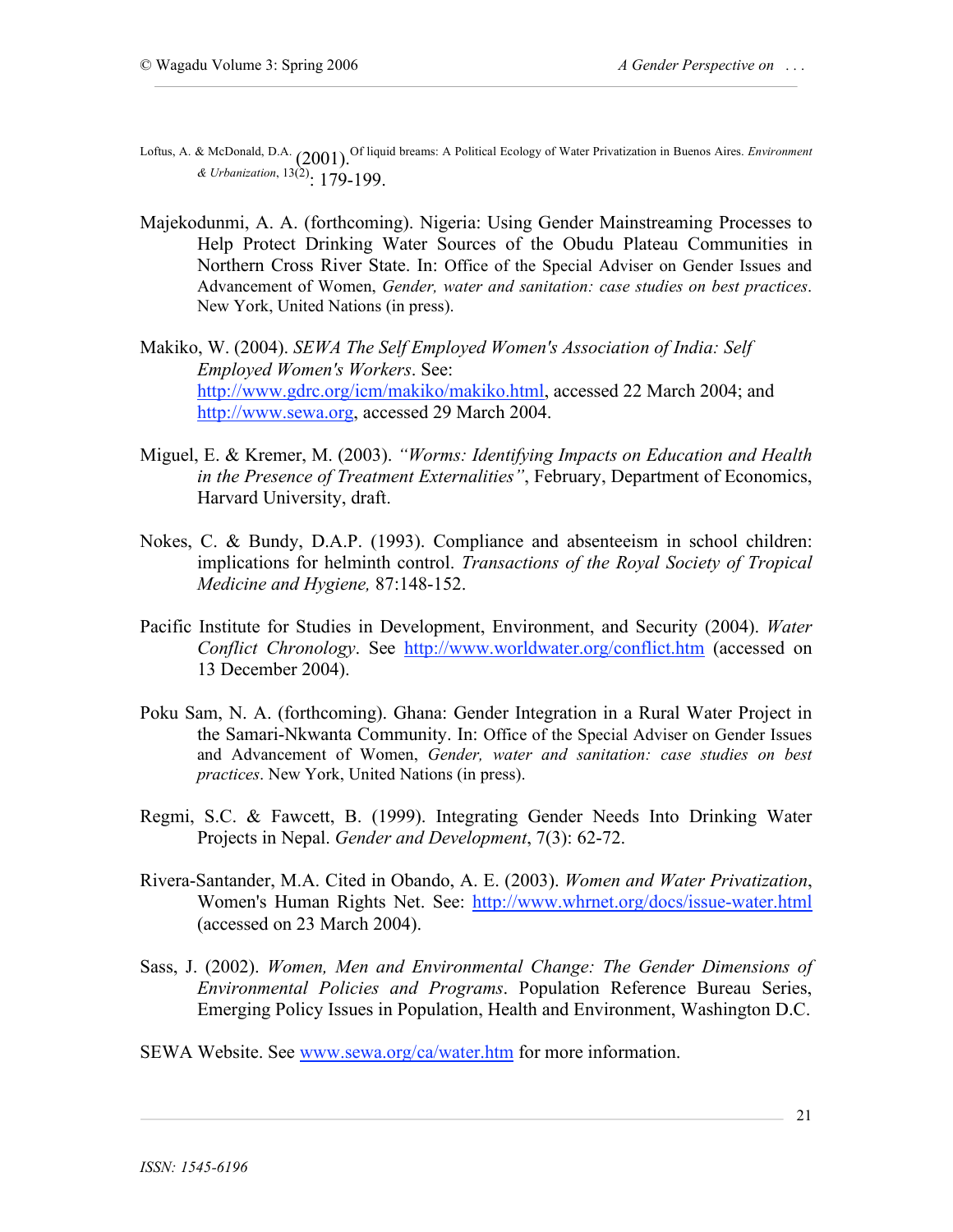- Souza, S. M. (forthcoming). Brazil: Conscious Fostering of Women's Leadership. In: Office of the Special Adviser on Gender Issues and Advancement of Women, *Gender, water and sanitation: case studies on best practices*. New York, United Nations (in press).
- Swayam Shikshan Prayog Project Website. See http://www.sspindia.org for more details on Swayam Shikshan Prayog's experiences in post-disaster reconstraction in Maharashtra and Gujarat.
- United Nations Children Fund (UNICEF) (2003a). *At a glance: Mozambique*. See: http://www.unicef.org/infobycountry/mozambique\_2231.html (accessed on 22 March 2004).
- United Nations Children Fund (UNICEF) (2003b). *Sanitation for All*. See: http://www.unicef.org/wes/sanall.pdf (accessed on 22 March 2004).
- United Nations Committee on Economic, Social and Cultural Rights, Twenty-Ninth Session, (2002). *General Comments No. 15: The right to water (arts. 11 and 12 of the International Covenant on Economic, Social and Cultural Rights),* E/C.12/2002/11. See http://www.unhchr.ch/tbs/doc.nsf/0/a5458d1d1bbd713fc1256cc400389e94?Open document (accessed on 4 January 2006).
- United Nations Conference on Environment and Development (UNCED Earth Summit), Rio de Janeiro, Brazil (1992). *Agenda 21.* See: http://www.un.org/esa/sustdev/documents/agenda21/english/agenda21toc.htm (accessed on 4 January 2006).
- United Nations Population Fund (UNFPA) (2002). *Water: A Critical Resource*, See: http://www.unfpa.org/issues/factsheets/pdfs/linking\_water.pdf (accessed on 13 December 2004).
- Water Supply and Sanitation Collaborative Council and African Ministers Council on Water (WSSCC/AMCOW) (2004): *Draft concept paper on AMIWASH*.
- World Bank (2003). *Implementation Completion Report on a Loan in the Amount of US\$ 10 Million Equivalent to the Kingdom of Morocco for a Rural Water Supply and Sanitation Project,* Report No. 25917. See: http://wwwwds.worldbank.org/servlet/WDSContentServer/WDSP/IB/2003/06/17/000090341 \_20030617084733/Rendered/PDF/259171MA1Rural1ly010Sanitation01ICR.pdf (accessed on 22 March 2004).
- World Bank (2004). The World Bank Group's Program for Water Supply and Sanitation, See: http://www.worldbank.org/watsan/pdf/WSS\_report\_Final\_19Feb.pdf (accessed on 22 March 2004).

22